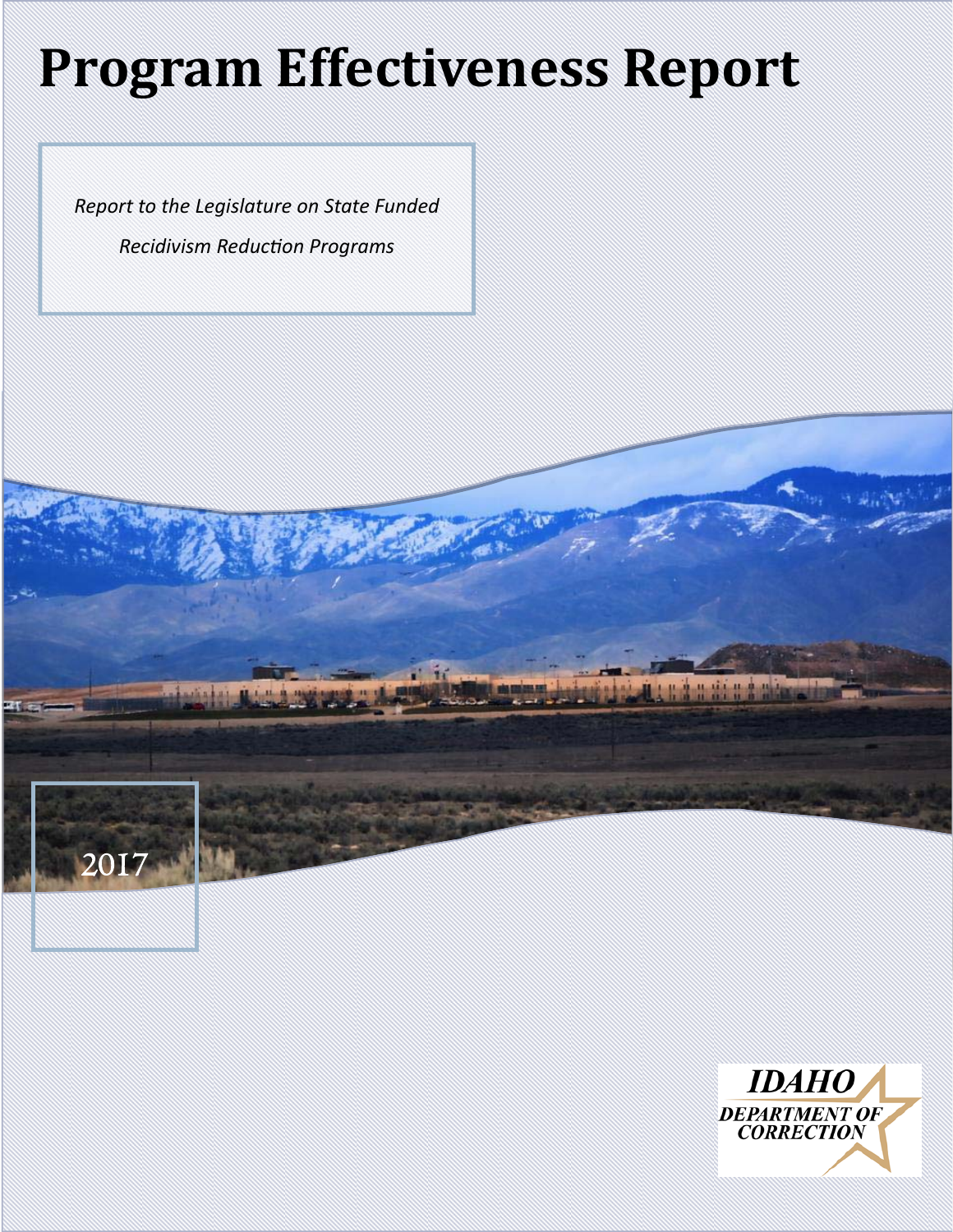### **Executive Summary**

Senate Bill 1357, Idaho's Justice Reinvestment Act, requires the Idaho Department of Correction (IDOC) to biennially submit a report to the governor and legislature describing state funded recidivism reduction programs. The report must include: 1) an evaluation of the quality of each recidivism reduction program; 2) the program's likelihood to reduce recidivism among program participants; and 3) a plan for program improvements from the Board of Correction.

Since enactment of SB1357 in July of 2014, IDOC has made significant strides to both monitor and improve programming to match evidence based practices both within prisons and within the community. IDOC trained staff using the Correctional Program Checklist (CPC) audit tool in January 2015 and on the Correctional Program Checklist Group Audit (CPC-GA) tool in January 2017. The CPC tools are validated assessments created by the University of Cincinnati (UC), providing a composite score. Forty-two IDOC programs were audited using the CPC and the CPC-GA tools between June and October 2017.

*As deϔined by SB1357, a program is a:"treatment of intervention program or service that is intended to reduce the propensity of a person to commit crimes or improve the mental health of a person with the result of reducing the likelihood that the person will commit a crime or need emergency mental health services." Program does not include an educational program or service that an agency is*

*required to provide to meet educational requirements imposed by state law or a program that provides medical services.*

#### **Evaluation Highlights**

- Overall scores for the eight programs assessed with the CPC audit tool increased by 19.8% from 2015 and were 23.7% above the national average.
	- All programs assessed with the CPC tool were either "Effective" or "Highly Effective."
- Overall scores for 32 programs scored with the CPC-GA audit were 27.2% above the national average.
	- 78.1% of programs assessed with the CPC-GA tool were scored as either "Very High Adherence to Evidence Based Practices (EBP)" or "High Adherence to EBP."
- Overall recidivism for Riders within six months of release decreased significantly after the start of new programming, from 7.4% to 5.7%.
- Overall recidivism for Termers within six months of release did not change significantly after the start of new programming; however, changes to the supervision practices of offenders and the new use of parole diversionary sanctions for technical violations makes this comparison difficult.

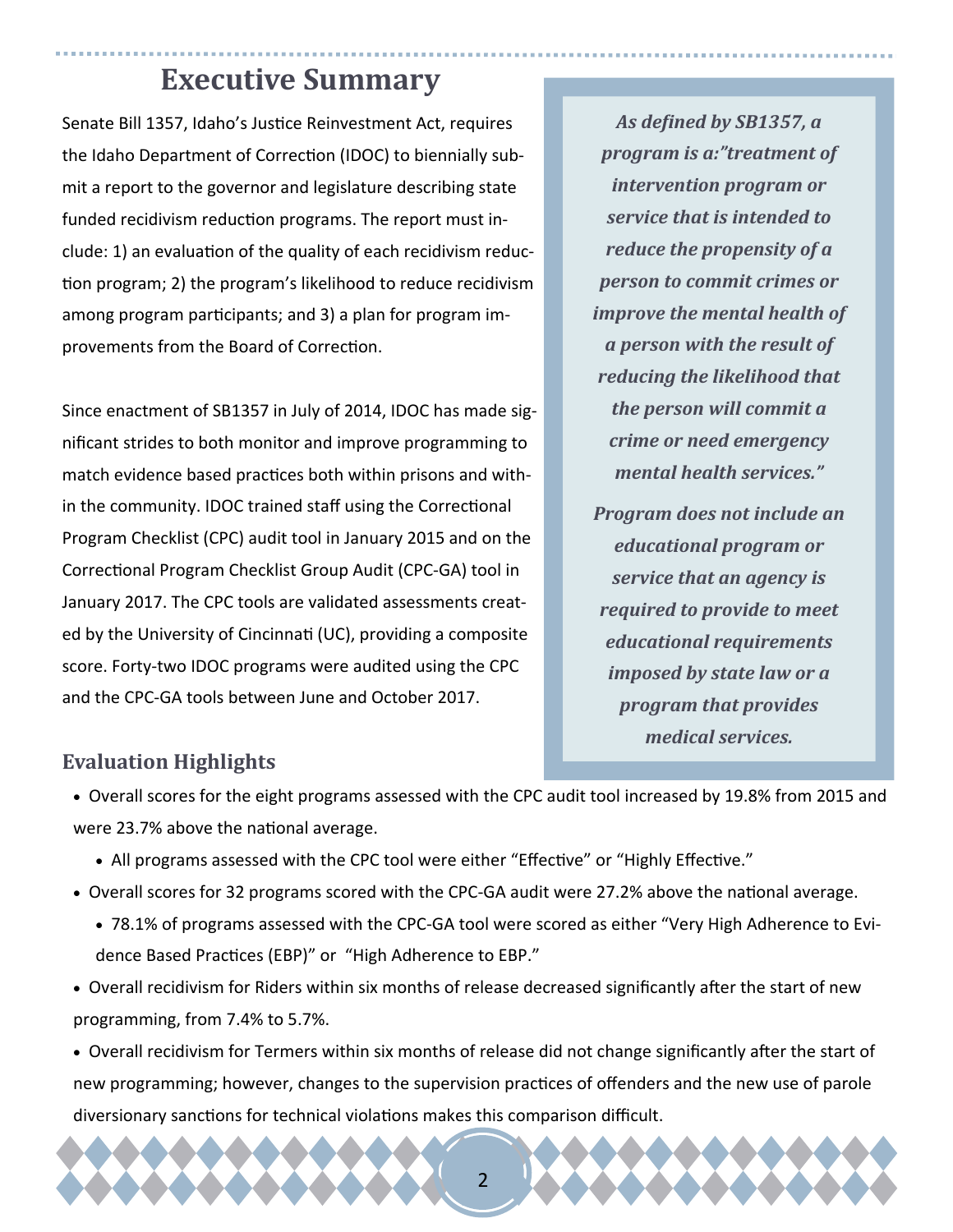### **Introduction**

### **Justice Program Assessment Overview**

In February of 2015, IDOC requested the Council for State Governments (CSG) to conduct the Justice Program Assessment (JPA), to assess the impact of IDOC programs on individuals in prison and on probation or parole in Idaho. CSG looked at whether IDOC programming targets people who are most likely to re-offend (who), uses best practices based on current research (what), and regularly reviews whether program quality adheres to an



evidence-based model (how well). The JPA determined much of IDOC's programming needed to be replaced with evidence-based curriculum. As of January 2016, IDOC only provided four core curriculum classes: 1) Cognitive-Behavioral Intervention for Substance Abuse; 2) Thinking for a Change; 3) Aggression Replacement Therapy; and 4) Cognitive-Behavioral Interventions for Sexual Offending. In addition, IDOC began offering Advanced Practices for those who have recently had any of the cognitive behavioral classes and has either been released from a facility to the community, or has returned to prison. The following provides more information about the programmatic changes made from JPA recommendations, based on treatment type.

#### **Criminal Thinking**

The JPA audit recommended targeting criminal thinking with the National Institute for Corrections program Thinking for a Change (T4C). Thinking for a Change is a cognitive-behavioral curriculum that targets thinking to change actions that lead to criminal conduct. Through awareness of attitudes, beliefs and thinking patterns, the program participants gain awareness of risky thoughts that lead to problem behaviors.

Although the T4C curriculum was used by IDOC previously, it was provided to less than 1% of inmates. As of January 2015, all individuals receive T4C and are separated in classes by low or moderate/high risk through the use of a Level of Services Inventory –Revised assessment score of 23 and below or 24 and above. In addition, Moral Reconation Therapy and the Cognitive Self Change Idaho Model were replaced by Thinking For a Change.

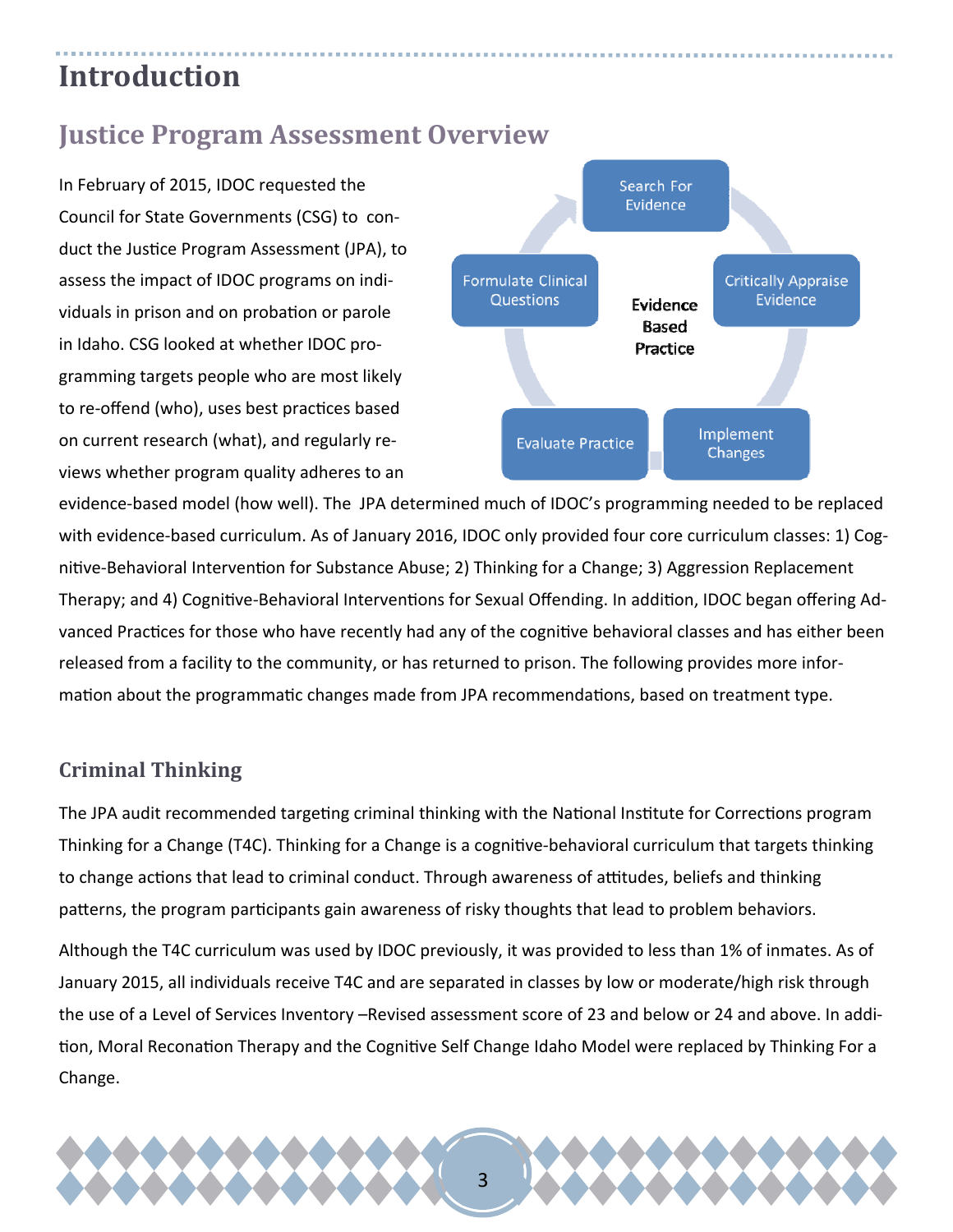In addition to T4C, changes were made for programs targeting criminal thinking with the Anger Management curriculum. Previously, using a pathway model for treatment, most inmates received Anger Management. The JPA audit found the program did not follow evidence based practices, and it was replaced by Aggression Replacement Therapy (ART). ART concentrates on teaching how to control anger impulses and replace aggression with prosocial skills. ART consists of ten weeks of training covering structured learning, anger control and moral reasoning. The thirty hour intervention is only provided to those with violent criminal charges.

#### **Substance Abuse**

The University of Cincinnati Cognitive Behavioral Intervention for Substance Abuse (CBI-SA) curriculum replaced all programming for moderate to high risk substance abusers, including Tap 19, Helping Women Recover, RDAP, and Therapeutic Community programming. CBI-SA emphasizes skill building to assist with cog-

nitive, social, emotional, and coping skills to develop strategies to avoid future substance use. It also includes pre-treatment sessions to help with increasing responsivity within the individual to treatment. There are six modules including: 1) Motivational Engagement; 2) Cognitive Restructuring; 3) Emotion Regulation; 4) Social Skills; 5) Problem Solving; and 6) Success Planning. The curriculum is taught within 39 sessions (42 including pre-treatment). Delivered two times per week, the class lasts approximately 6 months (given time for absences). All individuals with an LSI score of 24 or above and a substance abuse domain score of .4 or above receive CBI-SA. In addition, someone with a drug related crime but less than a 24 on the LSI would also receive CBI-SA.

*SB1357: "The program evaluations shall ensure that treatment programs are delivering services in a way that aligns with the scientiϔically based research to reduce recidivism."*

#### **Sexual Offending**

The programming for sex offending was changed to Cognitive Sex Offender Treatment (CSOT) for all moderate to high risk sex offenders and the University of Cincinnati Cognitive Based Intervention for Sexual Offending (CBI-SO). The CSOT curriculum is designed for sex offenders who score moderate to high risk on the STATIC-99 (-R) or other sex offender assessment. It uses a cognitive behavioral approach to teach offenders skills to avoid further sexual re-offending. The highest risk offenders are prioritized to receive the highest services. The CSOT curriculum is provided with Advanced Practices to ensure the offenders are able to practice the skills they are learning.

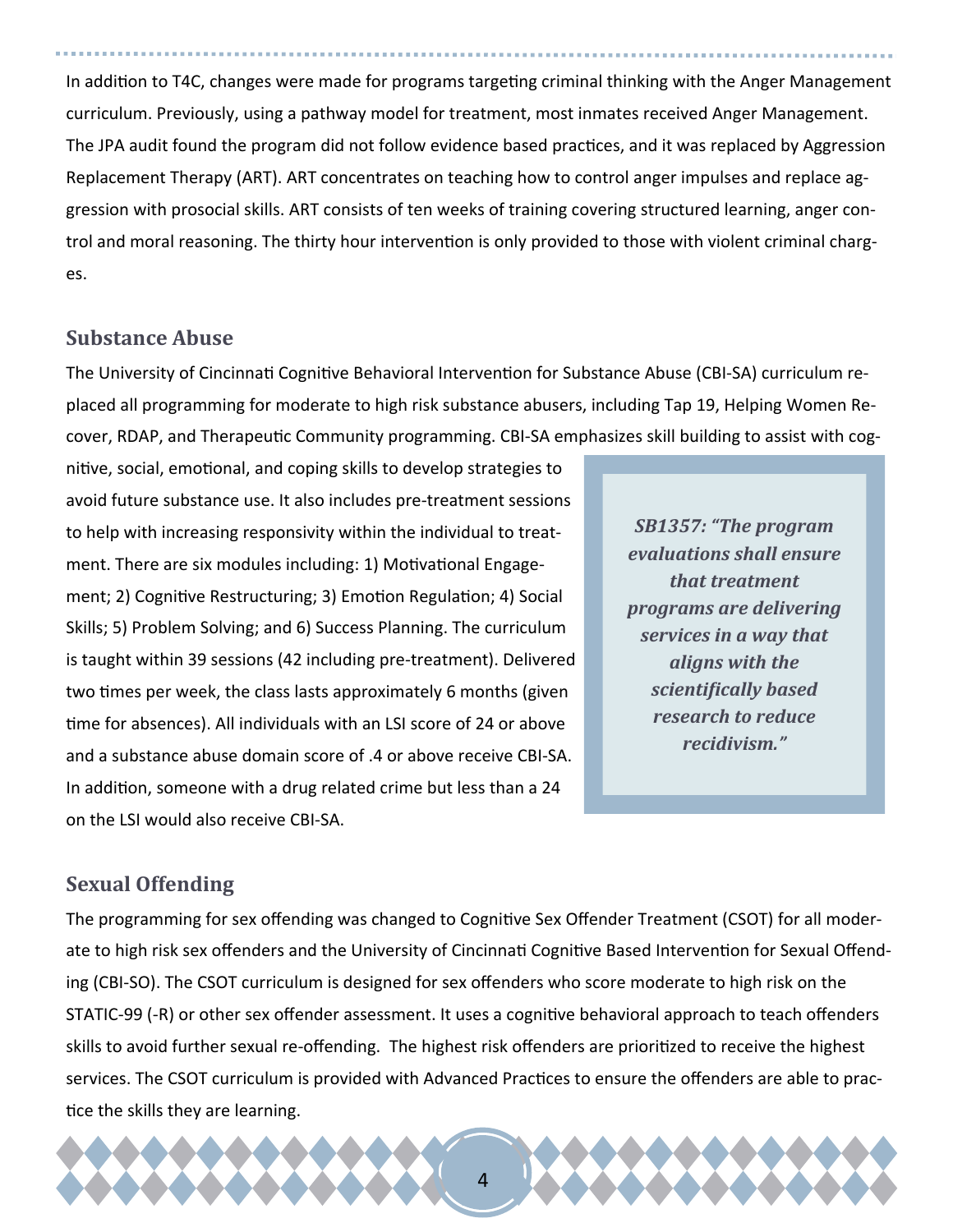The CBI-SO curriculum uses a cognitive behavioral approach to teach strategies to avoid future sexual offending by emphasizing increased value on pro-social thoughts. The class includes 51 sessions within seven modules: 1) Motivational Engagement; 2) Basic CBT Concepts; 3) Cognitive Restructuring; 4) Emotional Regulation; 5) Social Skills; 6) Problem solving; 7) Relapse Prevention/Maintenance sessions. At two sessions per week, the program lasts up to eight months. CBI-SO replaced the Lango and Bays book, The Road to Freedom, and SANE Solutions.

Choices has remained as the programming for female sex offenders. This program is provided to all females who are in prison on a sex offense charge. Although Choices is not an evidence based curriculum, the JPA audit indicated there are no current evidence based curriculums for female sex offenders. In addition to Choices, the female offenders also receive T4C.

#### **Advanced Practices**

Advanced Practices is taught in facilities to individuals who have previously taken any UC Curriculum or T4C and have returned to prison, and to those who have previously taken CBI-SA and have been released from a Rider. It allows individuals to practice skills in a structured, feedback-rich environment. Individuals are also able to practice skills in more realistic situations than while taking the core curriculum. Participants identify a risk area and then choose a skill set to practice to help reduce the risk. Individuals within Advanced Practices classes are separated by risk and both low (LSI-R score below 24) and moderate/high (LSI-R score of 24 or above) classes are offered.

*SB1357: "Scientiϔically based research means research that obtains reliable and valid knowledge by:* 

*i) employing systematic, empirical methods that draw on observation or experiment;* 

*ii) involving rigorous data analyses that are adequate to test the stated hypotheses and justify the general conclusions* drawn; and

*iii) relying on measurements or observational methods that provide reliable and valid data across evaluators and observers, across multiple measurements and observations and across studies by the same or different investigators...*

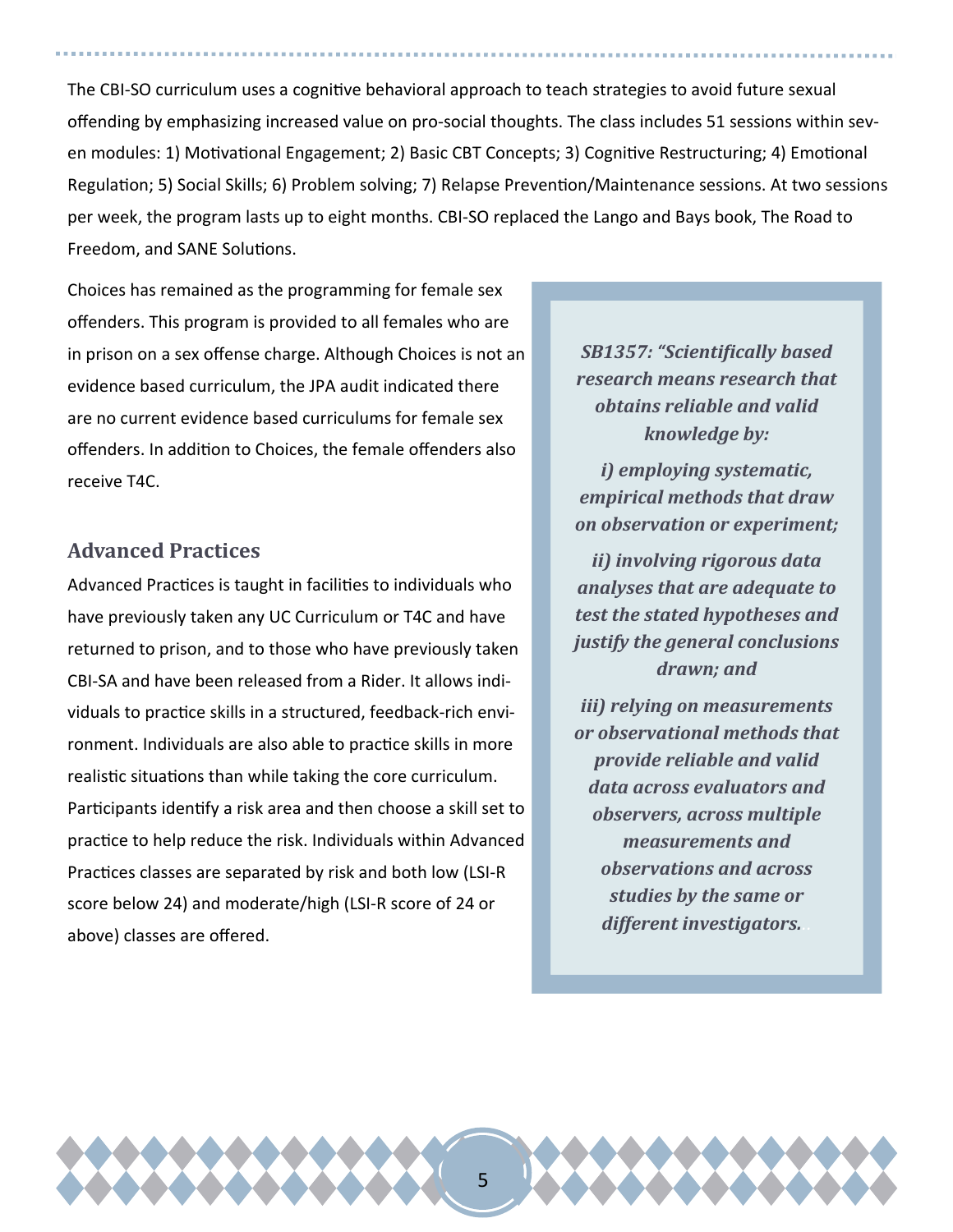#### **Additional Changes to Programming**

IDOC also made the following changes to follow evidence based practices for cognitive based treatment interventions:

- Group size kept to 8-10 (maximum 16 with 2 facilitators).
- Group time kept to  $1:25 1:50$  hours.
- Frequency kept to 2 to 3 times per week.
- Closed group (except for advanced practices) all participants start and end at the same time.
- All curriculum includes homework to practice skills.

### **Evaluation of Program Effectiveness**

To determine the effectiveness of the new programs adopted by IDOC, a combination of the Correctional Program Checklist (CPC) and Correctional Program Checklist—Group Assessment (CPC-GA) were used.

#### **CPC**

Correctional Program Checklist was developed by the University of Cincinnati to assess correctional intervention programs and determine how closely the programs match with known principles of effective interven-

tion. The tool measures how closely an intervention matches with "ideal" program characteristics. The CPC is a validated tool and is divided into two main areas: Capacity and Content. The Capacity area measures whether a correctional program delivers evidence based interventions assessing the areas of Leadership and Development, Staff Characteristics and Quality Assurance. The Content area assesses Offender Assessment and Treatment Characteristics. There are 77 indicators worth up to 83 total points. Each area is scored and rated as either Highly Effective (65% to 100%); Effective (55% to 64%); Needs Improvement (46% to 54%); or Ineffective (45% or less).

*SB1357: "Program evaluation shall be standardized and a validated program assessment tool shall be used. Each program evaluation shall include a site visit and interviews with key staff, interviews with offenders, group observation and ϔile and material review.*

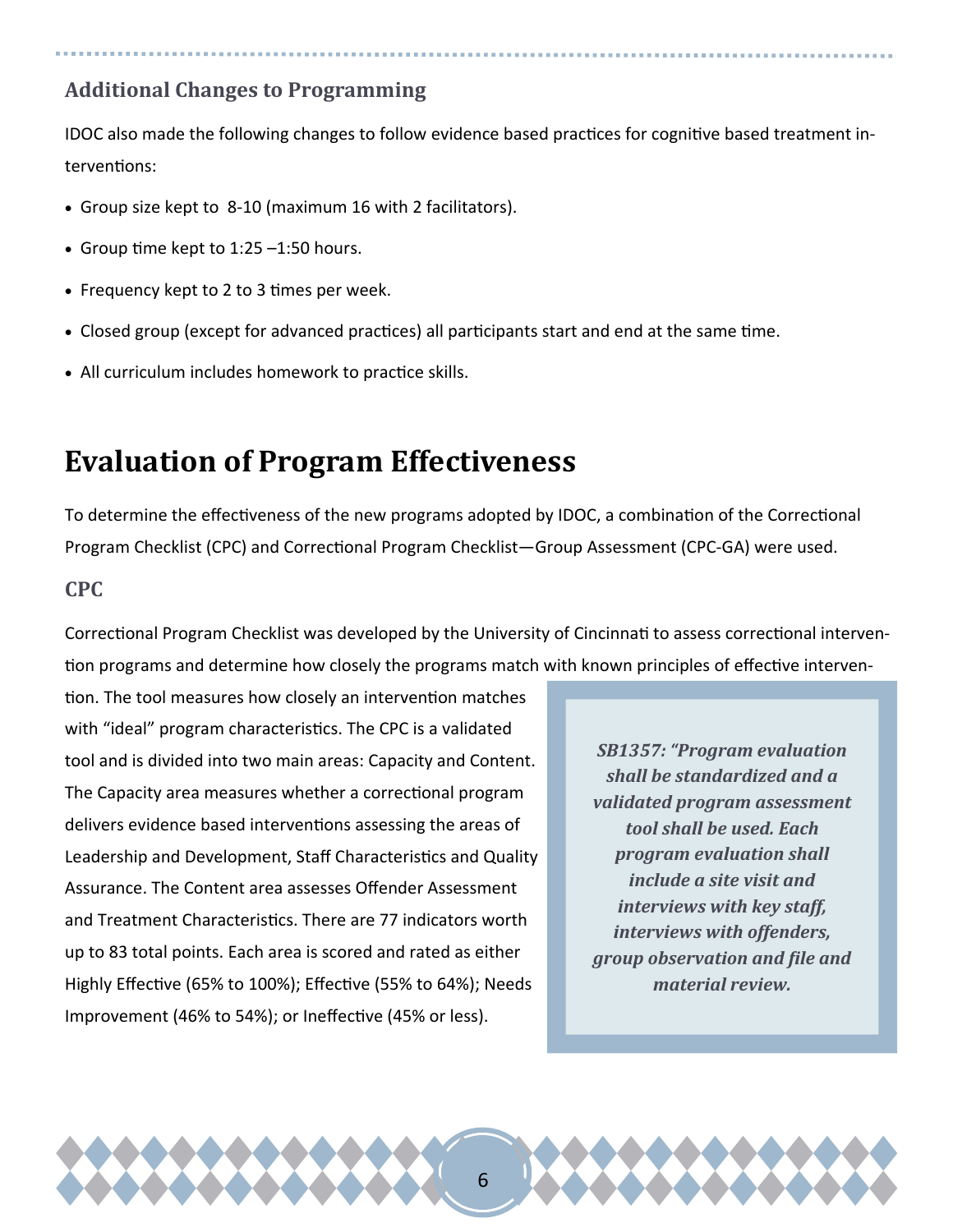#### **CPC‐GA**

The Correctional Program Checklist-Group Assessment (CPC-GA) tool was also created by the University of Cincinnati for stand-alone treatment of patient groups rather than for a larger treatment program. It uses a smaller number of indicators than the CPC tool. The tool is divided into two areas measuring Content and Capacity. The two domains in the Capacity area measure: 1) Program Staff and Support and 2) Quality Assurance. The Content area focuses on: 1) Offender Assessment and 2) Treatment. The treatment domain

measures seven core correctional practices, such as: 1) Group Target and Process; 2) Effective Reinforcement; 3) Effective Disapproval; 4) Structured Skill Building; 5) Relationship Skills; 6) Cognitive Restructuring; and 7) Relapse Prevention. There are 48 indicators worth 50 points that are rated as "Very High Adherence to EBP" (65% or higher); "High Adherence to EBP" (56% to 64%); "Moderate Adherence to EBP" (46% to 55%); or "Low Adherence to EBP" (45% or less).

#### **Audit Process**

After IDOC were trained on the CPC and CPC-GA tools, teams began auditing programming within all facilities and within the community. The assessments included collection of information through structured interviews with program staff, the program manager, correctional officers (if applicable), program participants, observation of groups, case file reviews and review of related curriculum materials. Once each program was scored, a report was generated to provide the facility with feedback concerning strengths, areas in need of improvement and an overall action plan for future growth.

*SB1357: "...The information shall be compiled into a composite score indicating adherence to concepts that are linked with program effectiveness, such as program development, program procedures, staff, offender assessment, treatment processes and programs and quality assurance. Program evaluation should also include feedback to the program concerning strengths, weaknesses and recommendations for better*  $a$ *dherence to scientifically based research and the principles of effective intervention.*

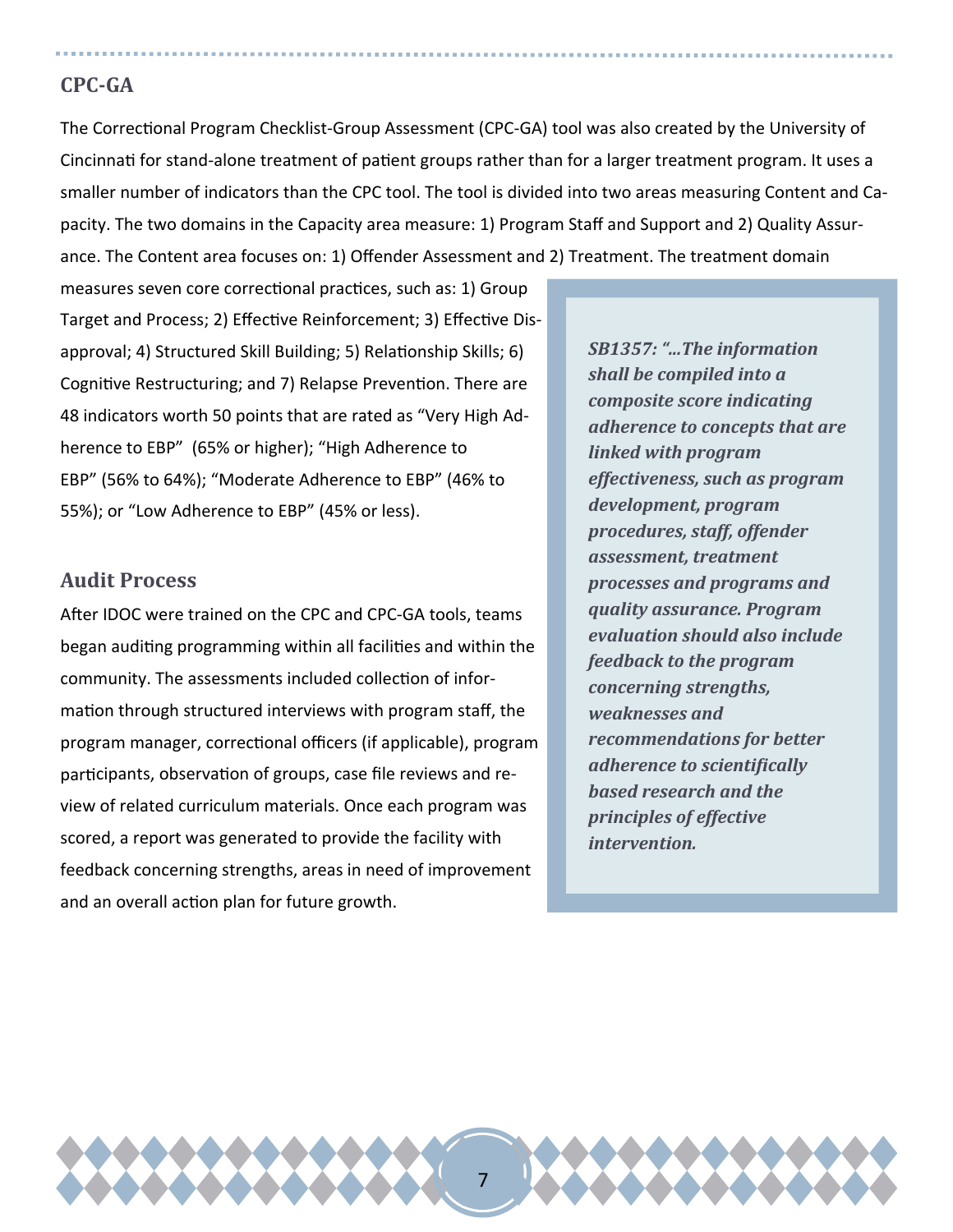### **Facilities Scored Using CPC and CPC‐GA Audits**

CPC audits were performed at the facilities provided in Table1. The facilities house Rider and minimum custody offenders, as designated, and are considered to be facility level programs; however, the primary curriculum options are CBI-SA and T4C. The assessment reflects the level of adherence to evidence based practices within overall programming at each facility.

The CPC-GA audit tool was used on individual programs in facilities listed on Table 2. The programs were scored independently from each other as individual assessments. In addition to the list below, all the District Advanced Practices curriculum was audited using the CPC-GA. The assessment reflects the level of adherence to evidence based practices within the individual curriculum.

| <b>Facility</b> | <b>Custody level</b> | <b>Gender</b> | <b>Capacity</b> |
|-----------------|----------------------|---------------|-----------------|
| <b>IFCRC</b>    | Minimum              | Male          | 108             |
| <b>NCRC</b>     | Male<br>Minimum      |               | 108             |
| <b>TVCRC</b>    | Minimum              | Male          | 108             |
| <b>EBCRC</b>    | Minimum              | Female        | 108             |
| <b>SAWC</b>     | Minimum              | Male          | 262             |
| <b>SBWCC</b>    | Rider                | Female        | 289             |
| <b>MTC</b>      | Rider                | Male          | 438             |
| <b>NICI</b>     | Rider                | Male          | 414             |

*Table 1. Custody Level, Gender and Capacity of Programs Scored with the CPC Audit Tool*

*Table 2. Custody level, Gender and Capacity of Programs Scored with the CPC‐GA Audit Tool*

| <b>Facility</b> | <b>Custody</b><br><b>Level</b> | Gender | <b>Capacity</b> | <b>CBI-SA</b> | T <sub>4</sub> C | <b>ART</b> | <b>CBISO</b> | <b>CSOT</b> | <b>Choices</b> |
|-----------------|--------------------------------|--------|-----------------|---------------|------------------|------------|--------------|-------------|----------------|
|                 |                                |        |                 |               |                  |            |              |             |                |
|                 | Close and                      |        |                 |               |                  |            |              |             |                |
| <b>IMSI</b>     | Medium                         | Male   | 549             | X             | X                | X          |              |             |                |
| <b>ISCI</b>     | Medium                         | Male   | 1446            | X             | X                | X          | X            | X           |                |
| <b>SICI</b>     | Minimum                        | Male   | 590             | X             | X                | X          |              |             |                |
| ICIO            | Medium                         | Male   | 580             | X             | X                | X          | X            | X           |                |
| <b>ISCC</b>     | Medium                         | Male   | 2170            | X             | X                | X          | X            | X           |                |
| <b>PWCC</b>     | All                            | Female | 331             | X             | X                | X          |              |             | X              |

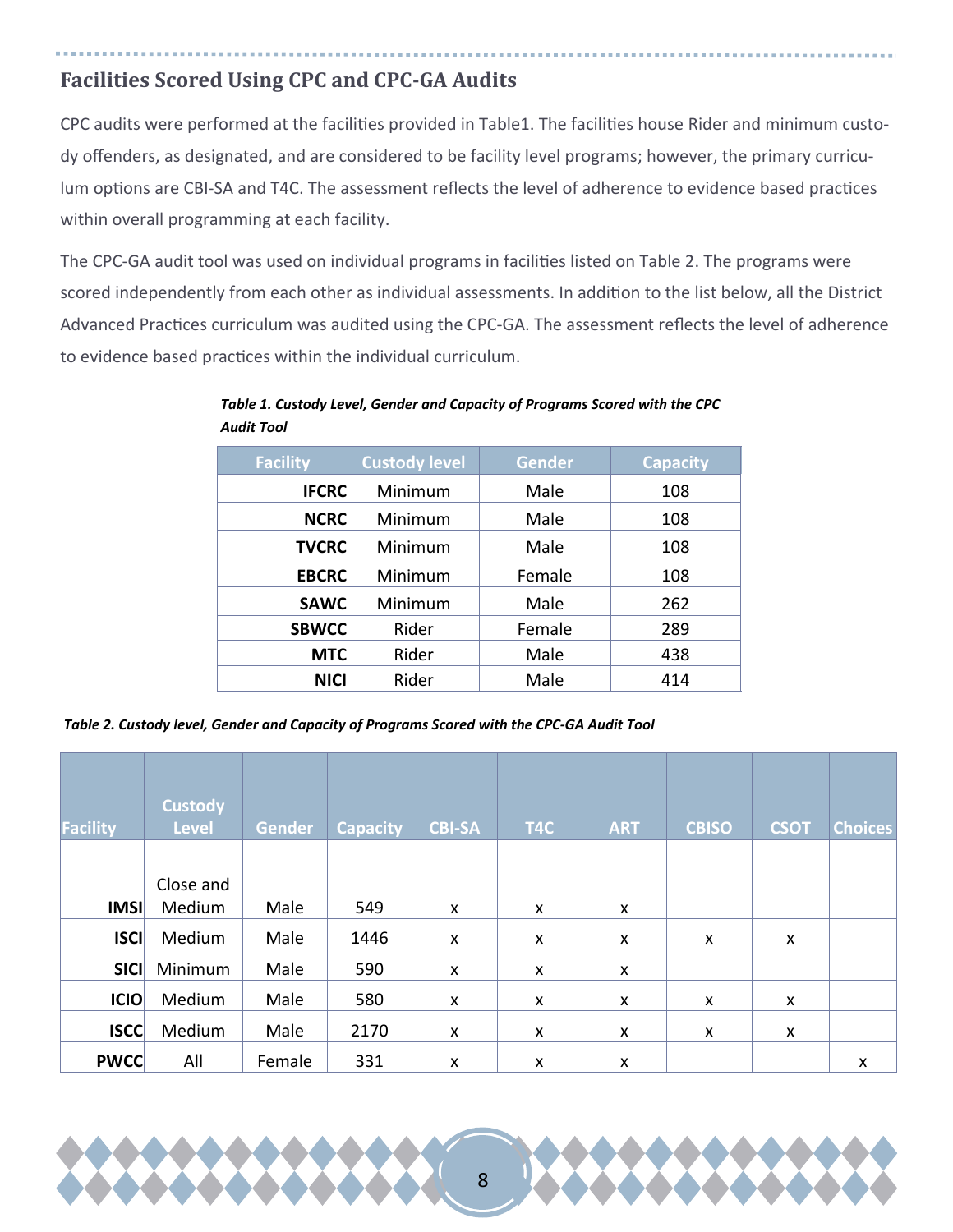### **Overall CPC Scores**

There were eight total programs audited with the CPC, including the following rider programs and reentry centers: 1) Idaho Falls Correctional Reentry Center (IFCRC); 2) Nampa Correctional Reentry Center (NCRC); 3) Treasure Valley Correctional Reentry Center (TVCRC); 4) East Boise Correctional Reentry Center (EBCRC); 5) Management Training Corporation, Correctional Alternative Placement Program (MTC-CAPP); 6) North Idaho Correctional Institution (NICI); 7) South Boise Correctional Center (SBWCC); and 8) Saint Anthony Work Center (SAWC).

The average overall CPC score was 65.7, falling within the range of "Highly Effective." Three out of eight programs (35.7%) fell within the "Highly Effective" range and 5 out of 8 (62.5%) fell within "Effective" (Chart 2).

This is well above the national ranking, where only 22% of programs audited with the CPC tool have fallen within the range of "Effective" or "Highly Effective." No IDOC programs fell within "Needs Improvement" or "Ineffective;" the range wherein 75% of US programs fall.

IDOC has significantly improved from scores reported in the 2015 Program Evaluation report. The overall score in 2015 was 45.9, three points above the national average of 42.0. In 2017, the scores for both Capacity and Content fall within the "Effective" and "Highly Effective" range. Within the area of Capacity, Leadership and Development (83.6%) and Staff CharacterisƟcs (73.9%) ranked high, but programs received an average of just two out of seven points for Quality Assurance. Within the area of Content, Offender Assessment received 60.0% and Treatment Characteristics received 65.2% of total points available.

#### *Chart 1. Percent of Programs By Ranking: IDOC 2017 Compared to US*



*Chart 2. CPC Scores for Capacity, Content, and Overall: IDOC 2015, 2017 and US*

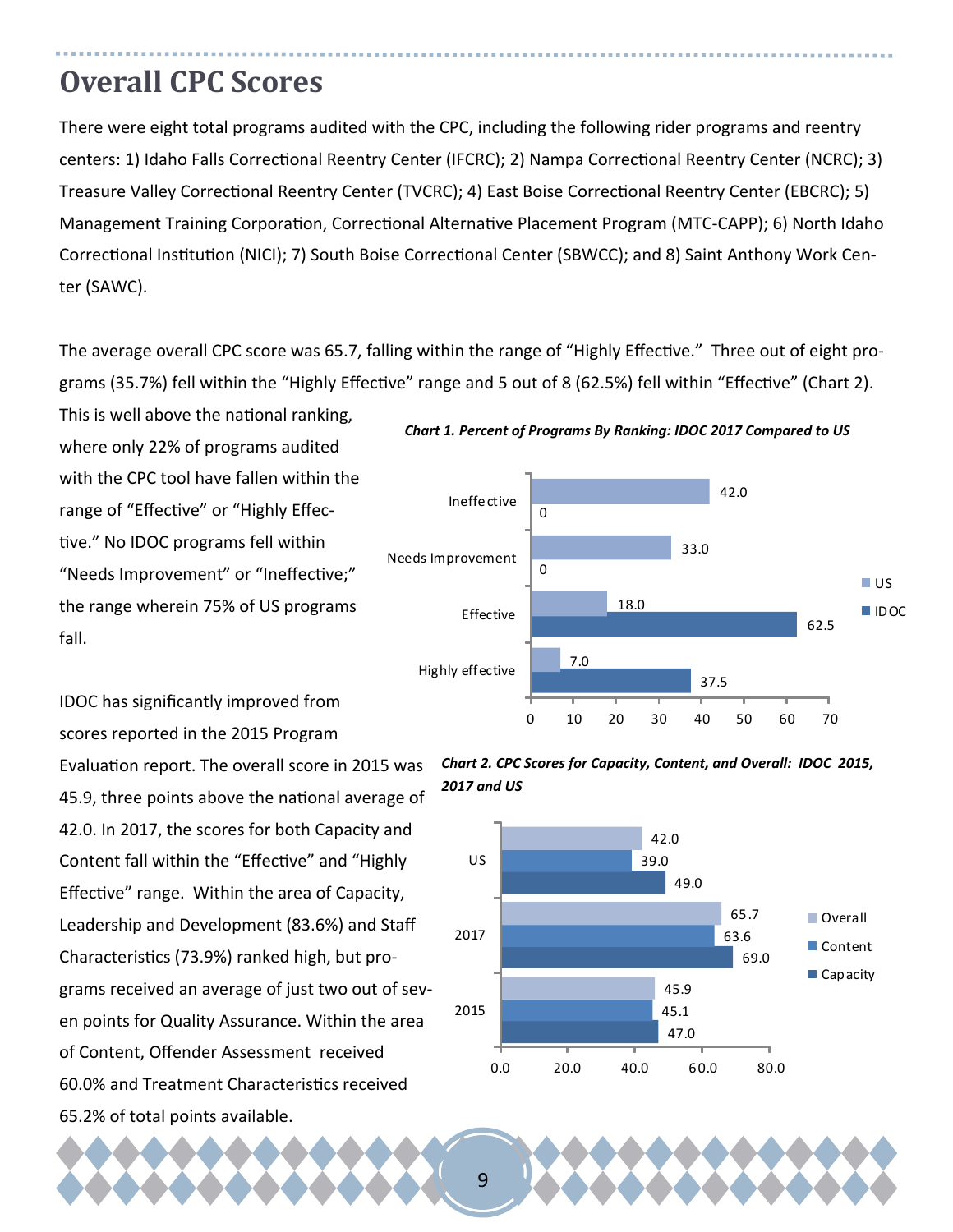### **Overall CPC‐GA Scores**

CPC- GA audits were conducted on all programming within the facilities of: 1) Idaho Maximum Security Institution (IMSI); 2) Idaho State Correctional Institution (ISCI); 3) South Idaho Correctional Institution (SICI); 4) Idaho Correctional Institution– Orofino (ICIO); 5) Idaho State Correctional Center (ISCC); and 6) Pocatello Women's Correctional Center (PWCC). In addition, Advanced Practices (AP) was audited within all seven community districts.

Most (78.1%) of IDOC's programs audited with the CPC-GA fell within the "Very High Adherence to EBP" to "High Adherence to EBP" ranking, compared to only 25% of US programs.

By curriculum:

- **CBI‐SA:** Average of 71.2, four programs scored as "Very High Adherence" and two scored as "High Adherence to EBP."
- **TFC:** Average 70.5, four programs scored as "Very High Adherence " and two scored as "High Adherence to EBP."
- **ART:** Average 74.0, five programs scored as "Very High Adherence " and one scored as "High Adherence to EBP."
- **CBI‐SO:** Average 75.7, three programs scored as "Very High Adherence ."
- **CSOT:** Average 56.3, one program scored as "High Adherence to EBP," and two scored as "Moderate Adherence to EBP."
- **Choices:** Average 35.4, one program scored as "Low Adherence to EBP."
- **AP:** Average of 53.1, three programs scored as "High Adherence to EBP" and four programs scored as "Moderate Adherence to EBP."









The main strengths for the new curriculum were in content over capacity. The areas in need of improvement were quality assurance and offender assessment.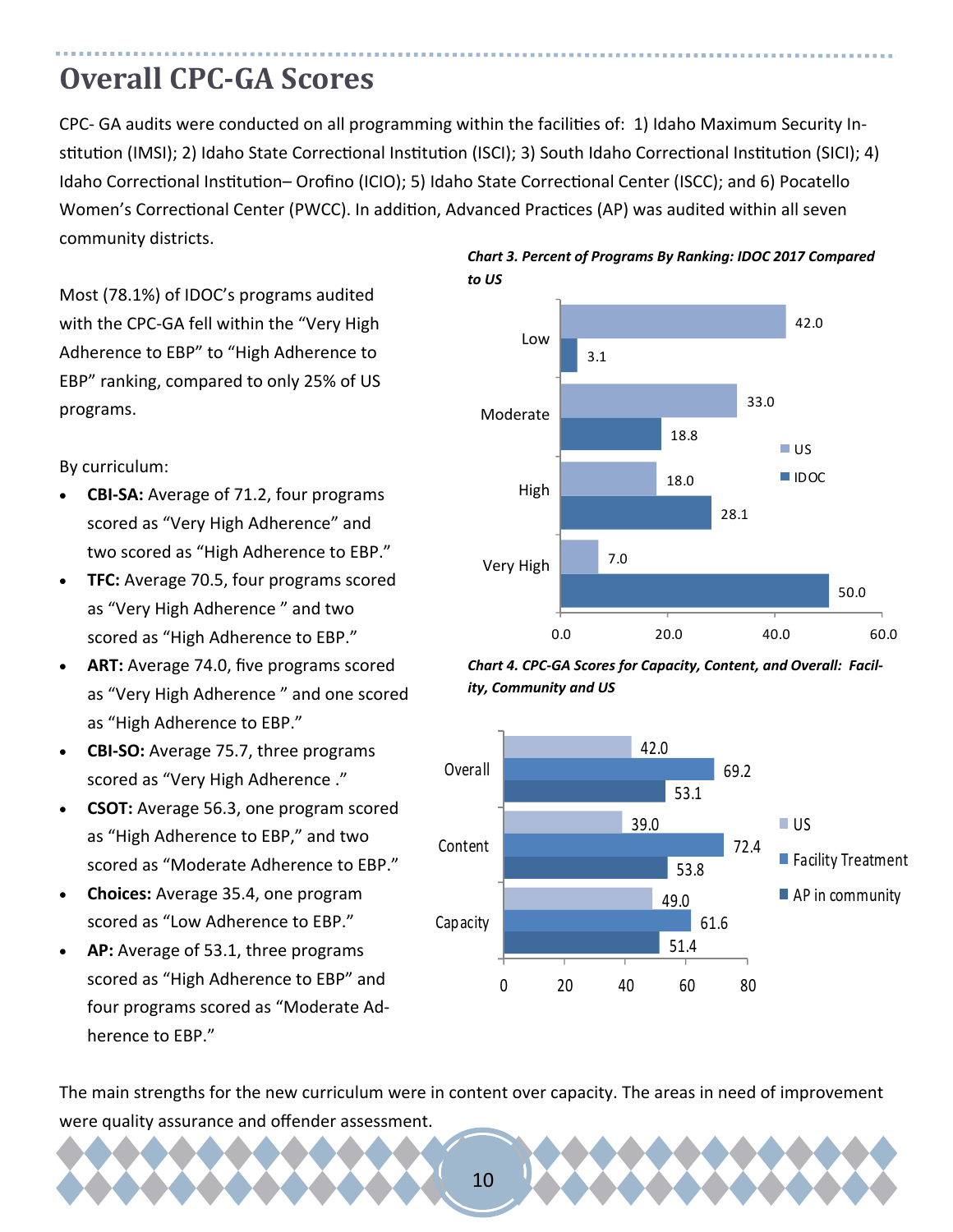### **Overall Recidivism—6** months

The ultimate mark of success for programming is reduced recidivism. The following provides changes to recidivism pre/post changes to the core curriculum. Any changes in status to either a rider, term or parole violator for further incarceration within the timeframe of six months from release were counted as recidivism. There were 5,182 riders released between 2013-2015 (pre) compared to 3,516 riders released between 2016 -April 2017 (post). There were also 6,522 parole releases between 2013-2015 compared to 3,891 parole re-

leases between 2016–April 2017.

Overall, there was a significant drop in the portion of riders returning to incarceration within six months pre/post the new programming (7.4% compared to 5.7%). For the term population, however, there was not a significant drop in parole violations within six months of release (16.1% compared to 16.5%).

### **Risk Level and High Substance Abuse Score**

To further determine any impacts from the new programming that is primarily targeted at individuals with risk scores above 24 on the LSI-R, Chart 6 provides the portion returning within six months of release by risk level. Both groups of low and moderate/high risk Riders dropped significantly pre/post the new curriculum.

For the Term population, those with a low risk score were less likely to recidivate within six months. However, those with a moderate to high risk score increased slightly, from 22.5% to 23.8%. It should be kept in mind, however, that recidivism for parolees includes all parole viola-Ɵons, and significant changes have occurred within the supervision practices and parole diversions available within the community. It will take more time to determine the portion of parolees that have committed new crimes and re-





voked parole rather than serving time on a parole diversion sanction.

*Chart 5. Recidivism within 6 months by Rider or Term: Pre/ Post New Curriculum*

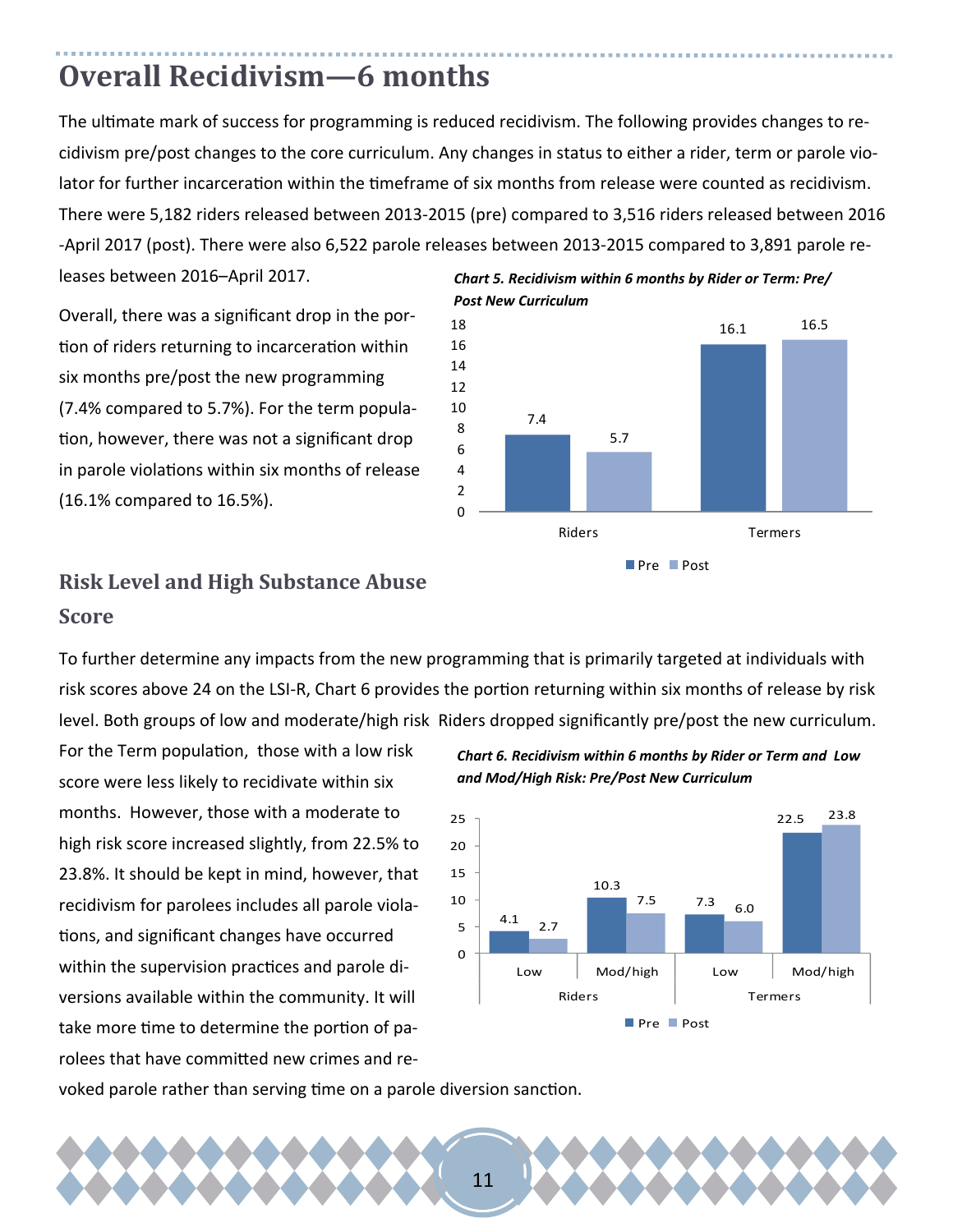### **Rider Programs**

The CPC audit tool was used to determine the effectiveness of Rider programs in facilities that house mainly Rider offenders. The average score for the Rider facilities was 69.7, 23.8 points above the national average. The average difference in recidivism pre/post the new curriculum was a drop of 1.6%

#### **Areas of Strength**

Both the male Rider facilities were scored as "Highly Effective" and the female facility scored as "Effective." All programs had high scores for Program Leadership and Development. The recidivism for MTC –CAPP was comparable to the other male only Rider facility, NICI. The female Rider facility, SBWCC, however had significantly lower recidivism rate (nearly half the rate for male facilities) within six months of release.



#### *Chart 7. Recidivism within 6 months by Rider Facility: Pre/post Comparison*

#### **Areas in Need of Improvement**

The main area in need of improvement is quality assurance of programming. In addition, the staff characteristics at one facility scored at "Needs Improvement."

| <b>CPC Area</b>                    | <b>MTC</b> | <b>NICI</b> |      | <b>SBWCC Average</b> |
|------------------------------------|------------|-------------|------|----------------------|
|                                    |            |             |      |                      |
| Program Leadership and Development | 100.0      | 84.6        | 84.6 | 89.7                 |
| <b>Staff Characteristics</b>       | 90.9       | 81.8        | 54.5 | 75.8                 |
| <b>Offender Assessment</b>         | 60.0       | 60.0        | 60.0 | 60.0                 |
| Treatment Characteristics          | 68.8       | 65.6        | 75.0 | 69.8                 |
| Quality Assurance                  | 57.1       | 42.9        | 14.3 | 38.1                 |
| Total                              | 74.4       | 69.2        | 65.4 | 69.7                 |

| Table 3. Comparison of CPC Scores by Rider Facility |  |  |
|-----------------------------------------------------|--|--|
|                                                     |  |  |

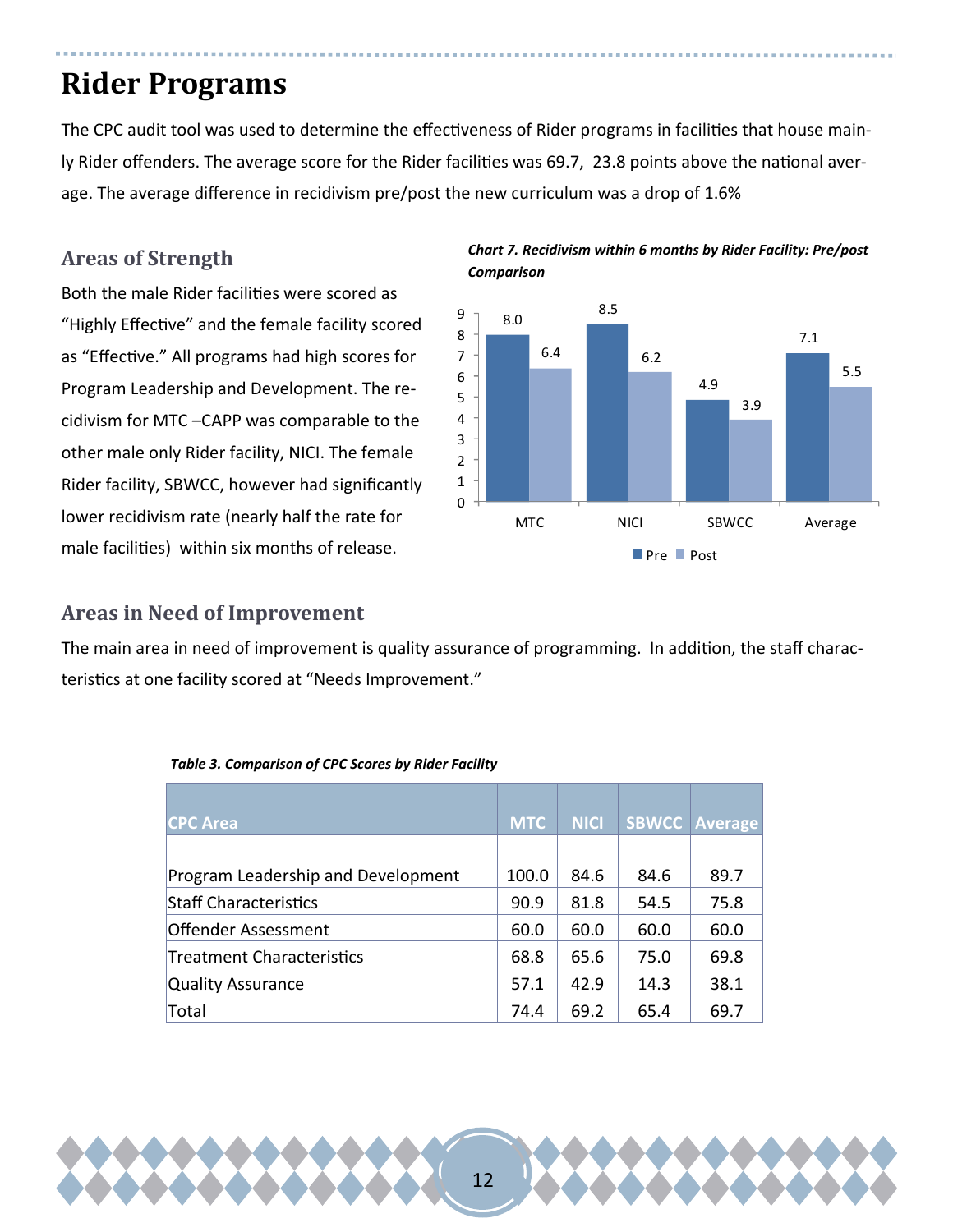### **Re‐entry Center Programs**

The CPC audit tool was used to determine the effectiveness of Reentry Center programs. Reentry Centers house minimum custody Term offenders. The average score for the Reentry facilities was 63.3, 21.3 points above the national average. The average difference in recidivism pre/post the new curriculum was a drop of 1.0%. Three of the five re-entry centers decreased in recidivism pre/post.

#### **Areas of Strength**

Three of the facilities scored in the range of "Highly Effective." Program Leadership and Development, Staff Characteristics, and Offender Assessment, all fell within the "Highly Effective" to "Effective" range for all facilities. Recidivism for the EBCRC (a female only facility) was much lower than other facilities.



#### *Chart 7. Recidivism within 6 months by Reentry Facility: Pre/post Comparison*

#### **Areas in Need of Improvement**

All programs scored as "Ineffective" in quality assurance and one facility scored as "Needs Improvement" in Treatment Characteristics. In addition, two facilities had an increased portion of parole releases becoming parole violators within six months of release.

#### *Table 4. Comparison of CPC Scores by Reentry Facility*

| <b>CPC Area</b>                    | <b>IFCRC</b> | <b>NCRC</b> | <b>TVCRC</b> | <b>EBCRC</b> | <b>SAWC</b> | <b>Average</b> |
|------------------------------------|--------------|-------------|--------------|--------------|-------------|----------------|
| Program Leadership and Development | 76.9         | 76.9        | 76.9         | 84.6         | 84.6        | 80.0           |
| <b>Staff Characteristics</b>       | 72.7         | 81.8        | 81.8         | 72.7         | 54.5        | 72.7           |
| Offender Assessment                | 60.0         | 60.0        | 60.0         | 60.0         | 60.0        | 60.0           |
| Treatment Characteristics          | 65.6         | 65.6        | 59.4         | 53.1         | 68.8        | 62.5           |
| Quality Assurance                  | 28.6         | 28.6        | 28.6         | 28.6         | 14.3        | 25.7           |
| Total                              | 64.1         | 66.7        | 62.8         | 60.3         | 62.8        | 63.3           |

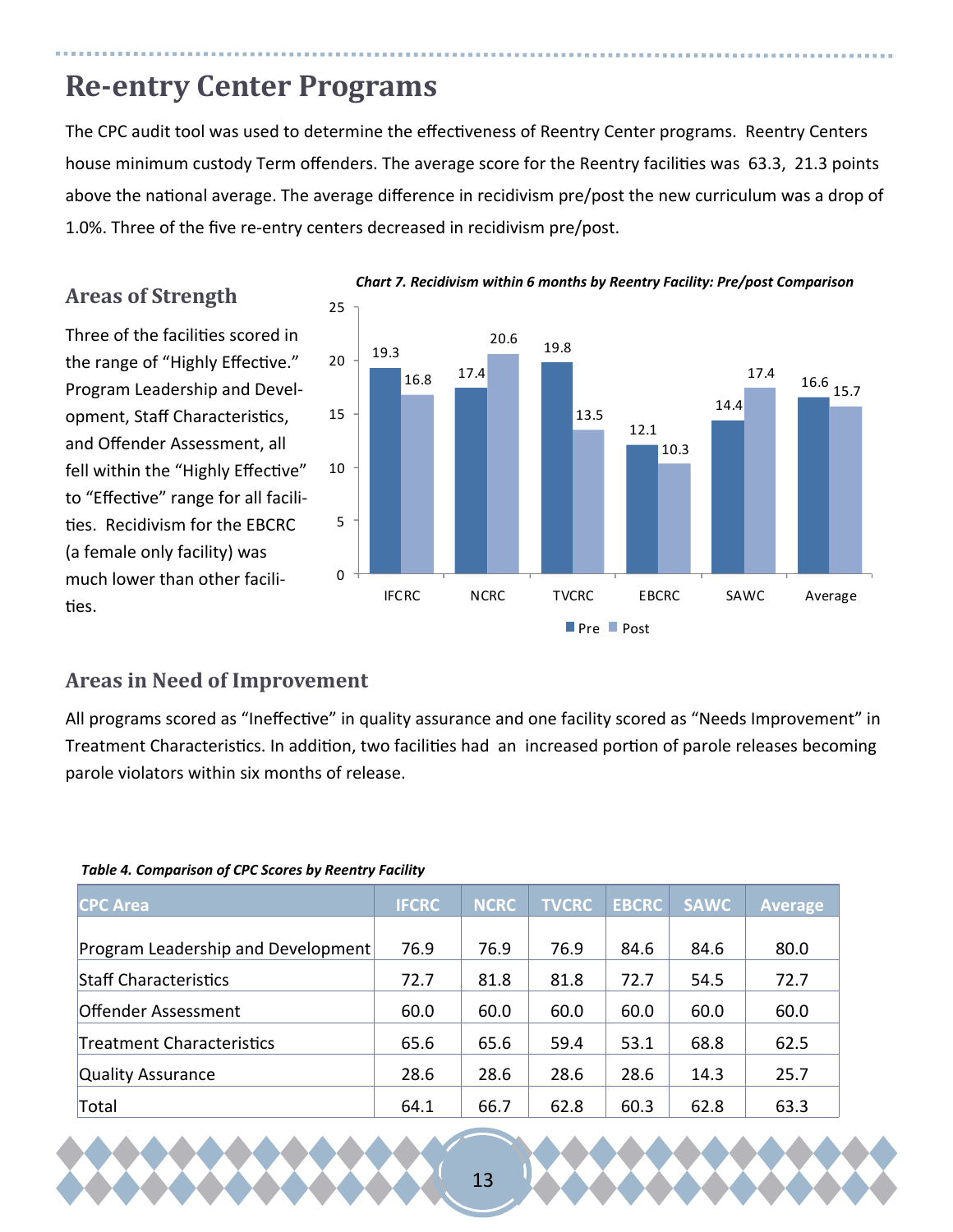### **CBI‐SA, ART & TFC**

The CPC-GA tool was used to determine the effectiveness of the CBI-SA, ART and TFC curriculum. Overall, all programs scored as "Very High Adherence to EBP" to "High Adherence to EBP" at all facilities. The average decrease in recidivism for individuals going through the new curriculum versus similar programming was a drop of 1.6%.

#### **Areas of Strength**

All the programmatic individual assessment areas of Program Leadership and Development, Offender Assessment, and Treatment Characteristics scored within the "Very High Adherence to EBP" to "High Adherence to EBP" range. In addition, all facilities and programs dropped in the portion returning as a parole violator six months after release.



#### *Chart 8. Recidivism within 6 months by Facility: Pre/post Comparison*

#### **Areas in Need of Improvement**

Quality assurance scored in the "Low Adherence to EBP" range for all facilities and for all programs, except for one.

|                                           | <b>IMSI</b> | <b>ISCI</b> | <b>SICI</b> | <b>ICIO</b> | <b>ISCC</b> | <b>PWCC</b> | <b>Average</b> |
|-------------------------------------------|-------------|-------------|-------------|-------------|-------------|-------------|----------------|
| <b>CBISA</b>                              |             |             |             |             |             |             |                |
| <b>Program Leadership and Development</b> | 50.0        | 70.0        | 90.0        | 90.0        | 70.0        | 90.0        | 76.7           |
| <b>Offender Assessment</b>                | 33.3        | 33.3        | 50.0        | 50.0        | 50.0        | 50.0        | 44.4           |
| <b>Treatment Characteristics</b>          | 81.5        | 92.6        | 81.5        | 92.9        | 63.0        | 92.6        | 84.0           |
| <b>Quality Assurance</b>                  | 0.0         | 20.0        | 0.0         | 40.0        | 0.0         | 60.0        | 20.0           |
| <b>Total</b>                              | 60.4        | 72.9        | 70.8        | 81.6        | 56.3        | 85.4        | 71.2           |
| <b>ART</b>                                |             |             |             |             |             |             |                |
| <b>Program Leadership and Development</b> | 60.0        | 80.0        | 90.0        | 100.0       | 70.0        | 90.0        | 81.7           |
| <b>Offender Assessment</b>                | 33.3        | 33.3        | 50.0        | 50.0        | 50.0        | 50.0        | 44.4           |
| <b>Treatment Characteristics</b>          | 81.5        | 85.2        | 88.9        | 92.6        | 85.2        | 92.6        | 87.7           |
| <b>Quality Assurance</b>                  | 0.0         | 20.0        | 0.0         | 40.0        | 0.0         | 60.0        | 20.0           |
| <b>Total</b>                              | 62.5        | 70.8        | 75.0        | 83.3        | 68.8        | 83.3        | 74.0           |
| <b>TFC</b>                                |             |             |             |             |             |             |                |
| <b>Program Leadership and Development</b> | 50.0        | 70.0        | 90.0        | 90.0        | 70.0        | 90.0        | 76.7           |
| <b>Offender Assessment</b>                | 33.3        | 33.3        | 50.0        | 50.0        | 50.0        | 50.0        | 44.4           |
| <b>Treatment Characteristics</b>          | 81.5        | 92.6        | 81.5        | 88.9        | 63.0        | 92.6        | 83.3           |
| <b>Quality Assurance</b>                  | 0.0         | 20.0        | 0.0         | 40.0        | 0.0         | 60.0        | 20.0           |
| <b>Total</b>                              | 60.4        | 72.9        | 70.8        | 79.2        | 56.3        | 83.3        | 70.5           |

*Table 5. Comparison of CPC –GA Scores by Program and Facility*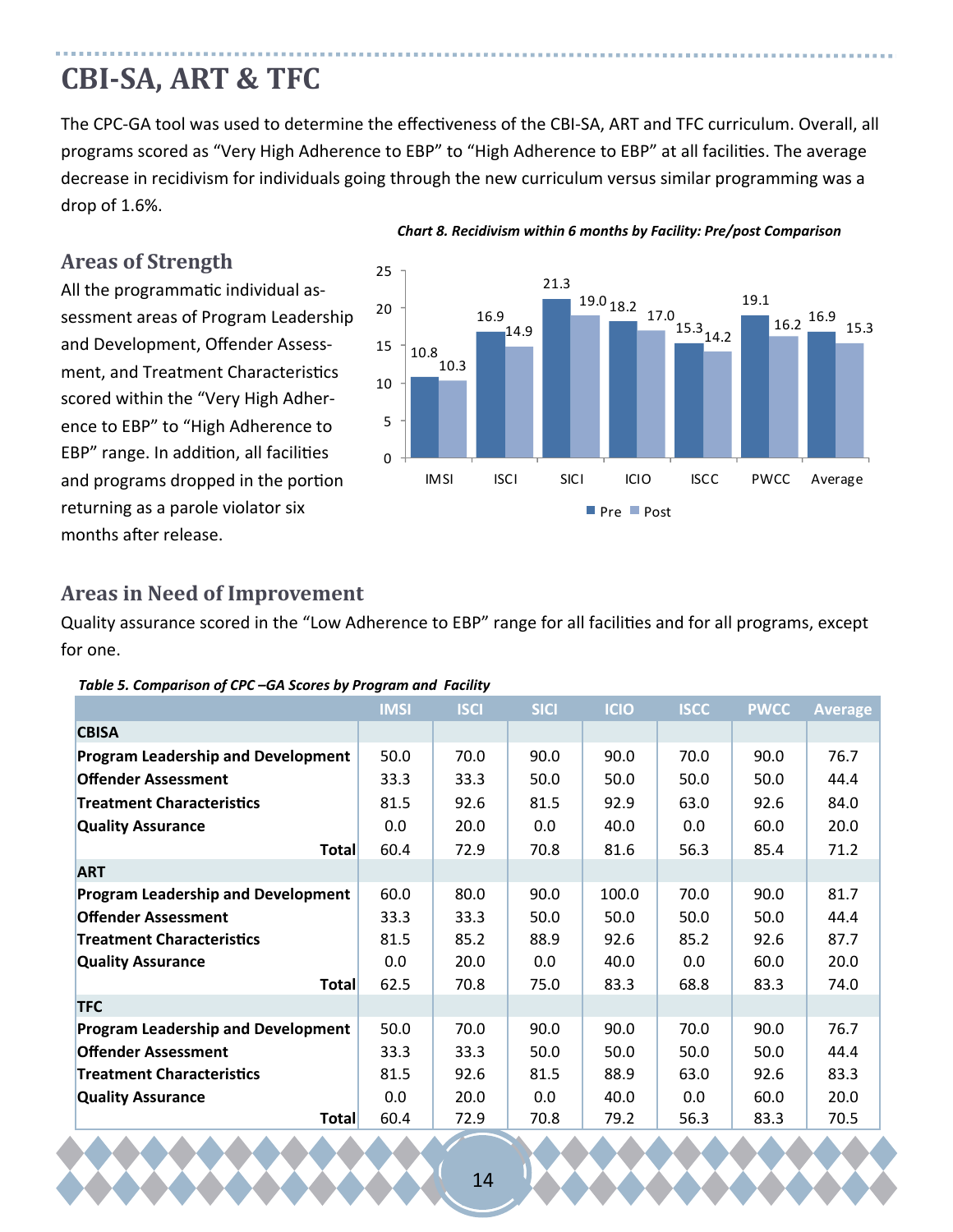## **CBI‐SO, CSOT & Choices**

The CPC-GA tool was used to determine the effectiveness of the CBI-SO, CSOT and Choices curriculum. Overall, fours program scored as "Very High Adherence to EBP," two as "Moderate Adherence to EBP," and one as "Low Adherence to EBP." The average decrease in recidivism for individuals going through the new curriculum versus similar programming was a drop of 2.2%, from 13.4% to 11.2%. The individual recidivism scores are not provided, however, as not all facilities have had enough individuals released to provide for a sufficient comparison.

#### **Areas of Strength**

The programmaƟc individual assessment areas of Program Leadership and Development scored within the "Very High Adherence to EBP" range. In addition, all facilities and programs (where recidivism could be measured) dropped in the portion returning as a parole violator six months after release.

#### **Areas in Need of Improvement**

Quality assurance scored in the "Low Adherence to EBP" range for all facilities and for all programs. In addition, Offender Assessment and Treatment Characteristics scored as "Low Adherence to EBP" for some facilities, differing by programming.

| <b>CBISO</b>                              | <b>ISCI</b> | <b>ICIO</b> | <b>ISCC</b> | <b>PWCC</b> | Average |
|-------------------------------------------|-------------|-------------|-------------|-------------|---------|
| <b>Program Leadership and Development</b> | 90.0        | 100.0       | 60.0        |             | 83.3    |
| <b>Offender Assessment</b>                | 33.3        | 50.0        | 50.0        |             | 44.4    |
| <b>Treatment Characteristics</b>          | 92.6        | 92.6        | 85.2        |             | 90.1    |
| <b>Quality Assurance</b>                  | 20.0        | 40.0        | 0.0         |             | 20.0    |
| Total                                     | 81.8        | 83.3        | 66.7        |             | 75.7    |
| <b>CSOT</b>                               |             |             |             |             |         |
| <b>Program Leadership and Development</b> | 80.0        | 70.0        | 80.0        |             | 76.7    |
| <b>Offender Assessment</b>                | 83.3        | 83.3        | 83.3        |             | 83.3    |
| <b>Treatment Characteristics</b>          | 37.0        | 37.0        | 74.1        |             | 49.4    |
| <b>Quality Assurance</b>                  | 20.0        | 20.0        | 20.0        |             | 20.0    |
| Total                                     | 50.0        | 45.5        | 70.8        |             | 55.4    |
| <b>Choices</b>                            |             |             |             |             |         |
| <b>Program Leadership and Development</b> |             |             |             | 90.0        | 90.0    |
| <b>Offender Assessment</b>                |             |             |             | 0.0         | 0.0     |
| <b>Treatment Characteristics</b>          |             |             |             | 25.9        | 25.9    |
| <b>Quality Assurance</b>                  |             |             |             | 20.0        | 20.0    |
| Total                                     |             |             |             | 35.4        | 35.4    |

*Table 6. Comparison of CPC –GA Scores by Program and Facility*

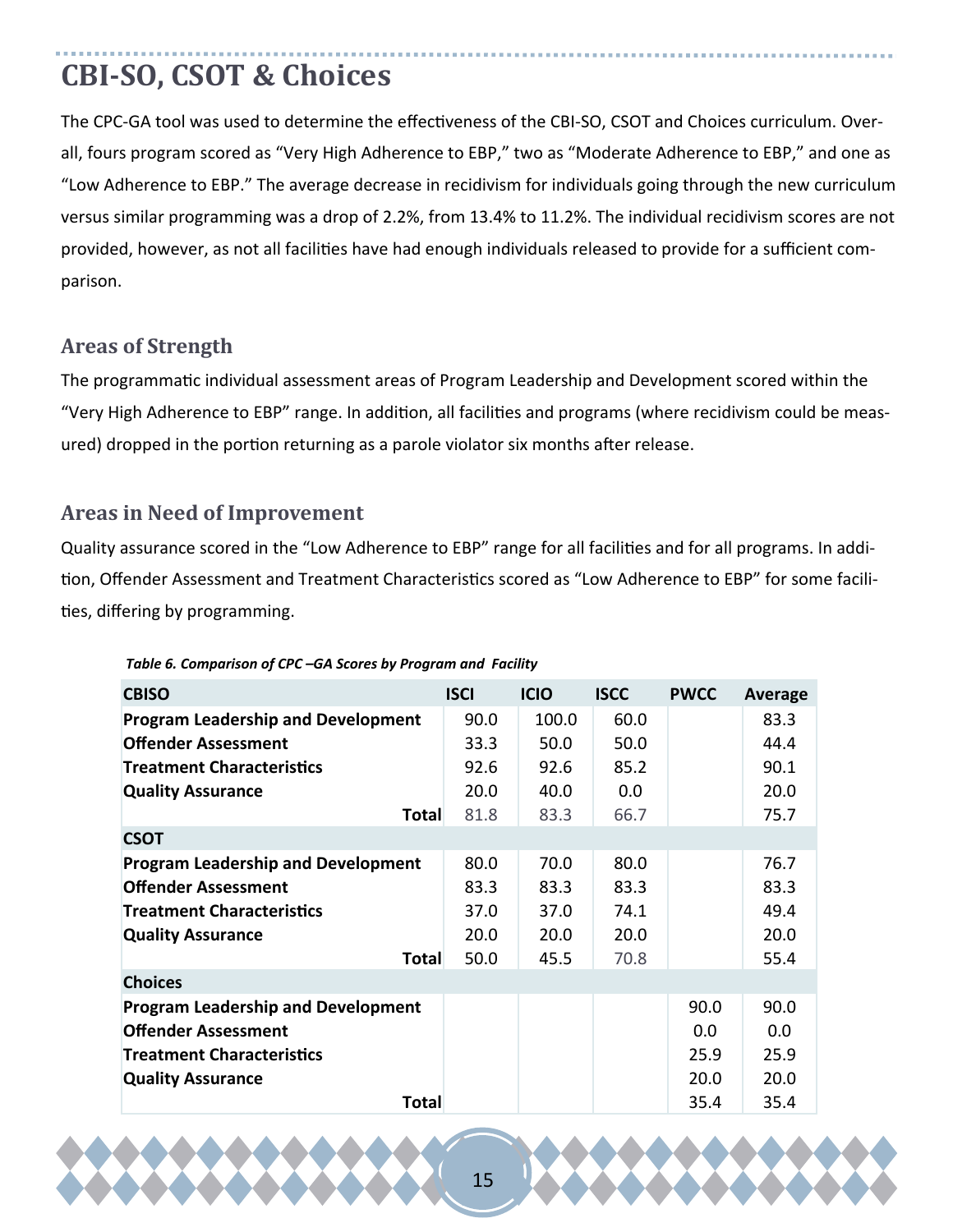### **Advanced Practices**

The CPC-GA tool was used to determine the effectiveness of Advanced Practices, taught within the community as aftercare for those reentering from prison. Overall, three programs scored as "High Adherence to EBP," and four as "Moderate Adherence to EBP." Because AP has only been taught in the community since approximately January of 2017, comparable samples could not be drawn to compare programming pre/post completion of the new curriculum.

#### **Areas of Strength**

The programmaƟc individual assessment area of Program Leadership and Development scored within the "Very High Adherence to EBP" range for all districts. In addition, Treatment Characteristics scored at the "Very High Adherence to EBP" range for three districts and "High Adherence to EBP" for one district.

#### **Areas in Need of Improvement**

Quality Assurance and Offender Assessment scored in the "Low Adherence to EBP" range for all districts. In addition, Treatment Characteristics scored as "Moderate Adherence to EBP" for three districts.

|                            | <b>D1</b> | D <sub>2</sub> | D <sub>3</sub> | D <sub>4</sub> | D <sub>5</sub> | D <sub>6</sub> | D7   | <b>Average</b> |
|----------------------------|-----------|----------------|----------------|----------------|----------------|----------------|------|----------------|
|                            |           |                |                |                |                |                |      |                |
| Program Leadership and     |           |                |                |                |                |                |      |                |
| Development                | 70.0      | 70.0           | 60.0           | 60.0           | 60.0           | 70.0           | 70.0 | 65.7           |
| <b>Offender Assessment</b> | 33.3      | 33.3           | 33.3           | 33.3           | 33.3           | 33.3           | 33.3 | 33.3           |
| Treatment Characteristics  | 67.9      | 46.4           | 50.0           | 57.1           | 67.9           | 46.4           | 71.4 | 58.2           |
| Quality Assurance          | 20.0      | 20.0           | 20.0           | 20.0           | 20.0           | 20.0           | 40.0 | 22.9           |
| Total                      | 59.2      | 46.9           | 46.9           | 51.0           | 57.1           | 46.9           | 63.3 | 53.1           |

#### *Table 7. Comparison of CPC –GA Scores by District*

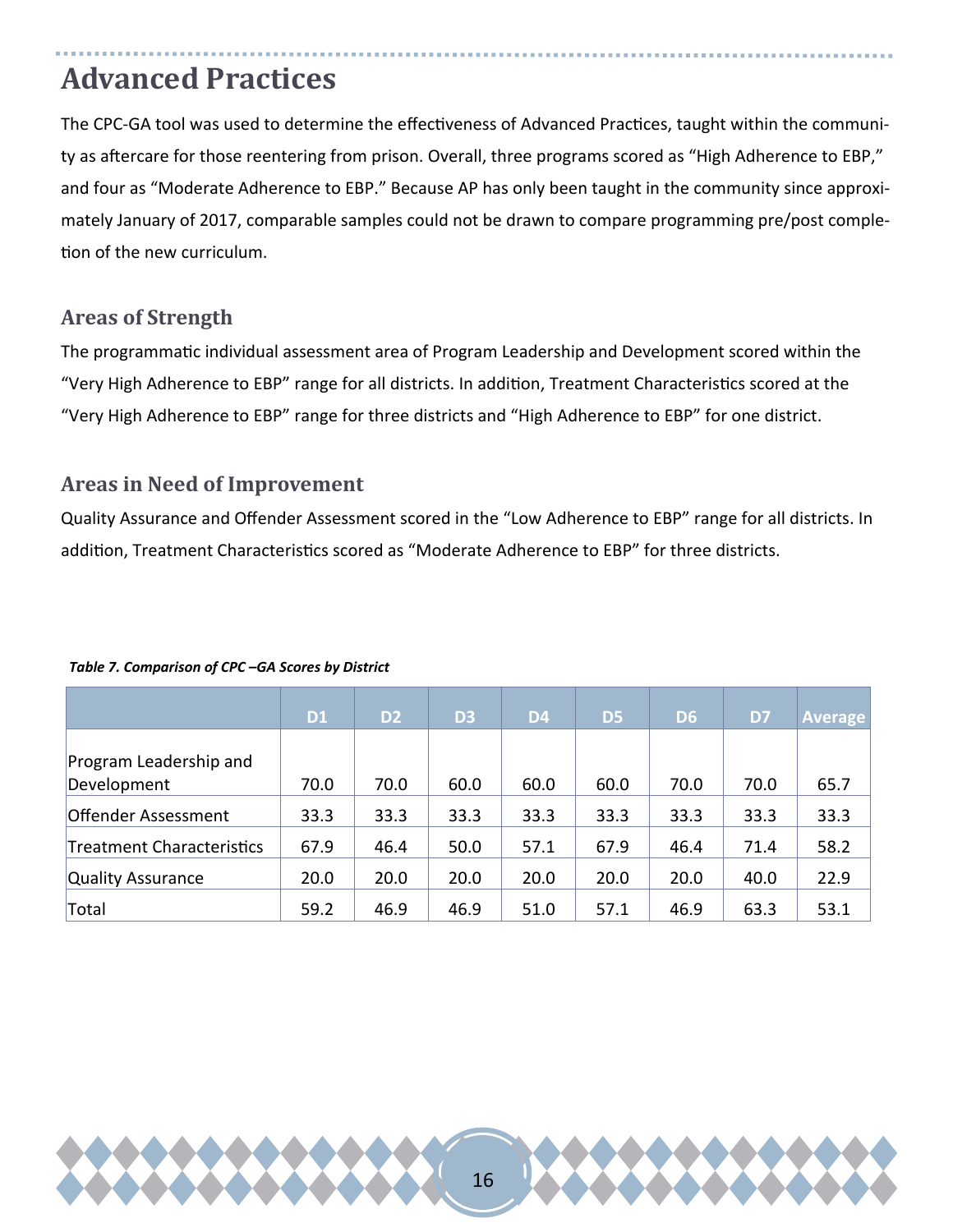### **Action Plans**

SB1357 discusses the program effectiveness report shall include a plan for program improvements approved by the Board. The following action plans provide individualized factors that will be included within policy and procedure and audited for compliance prior to the Program Effectiveness report due November 2019. The action plans included are for: 1) Reentry and Rider programs; 2) facilities offering CBI-SA, ART, and T4C; 3) facilities offering CBI-SO, CSOT, and Choices; and 4) districts offering Advanced Practices.

### **Rider and Reentry Centers—CPC Audit Action Plan**

The following Administrative action plan includes those items on the CPC audit where 70% or more of assessed programs did not meet the assessment criteria within audit tools, and the action steps necessary to complete this standard.

| <b>AREA</b>                                                                                             | <b>STANDARD</b>                                                                                                                              | <b>ACTION</b>                                                                                                                                   |
|---------------------------------------------------------------------------------------------------------|----------------------------------------------------------------------------------------------------------------------------------------------|-------------------------------------------------------------------------------------------------------------------------------------------------|
| <b>Program Leadership &amp;</b><br><b>Development</b><br><b>Ave 83.6</b><br>2015 62.5<br><b>US 66.0</b> | Program Director will be involved in<br>conducting some aspects of the pro-<br>gram that includes direct service deliv-<br>ery to offenders. | Ensure Program Directors facilitate groups,<br>individual sessions or supervise small case-<br>load.                                            |
| <b>Staff Characteristics</b><br><b>Ave 73.9</b><br>2015 57.8                                            | Staff will be assessed at least annual-<br>ly on service delivery.                                                                           | Develop an evaluation for treatment staff<br>delivery skills to be included in annual<br>evaluation process.                                    |
| <b>US 62.0</b>                                                                                          | Clinical supervision must be provided<br>on a regular basis by a licensed clini-<br>cian or psychologist.                                    | Current clinical resources will not support<br>this practice.                                                                                   |
|                                                                                                         | Responsivity methods measured by<br>a recognized psychometric scale/<br>test or standardized/quantified in-<br>terview.                      | Review and adopt responsivity tool such<br>as TCU CSR, Jesness, Beck, MAYSI.                                                                    |
| <b>Offender Assessment</b><br><b>Ave 65.2</b><br>2015 64.6<br><b>US 37.0</b>                            | Responsivity Defined: Responsivity<br>is assessed at summary level.                                                                          | Review and adopt responsivity tool such<br>as TCU CSR, Jesness, Beck, MAYSI which<br>include summary of personal characteris-<br>tics.          |
|                                                                                                         | Program targets higher risk.                                                                                                                 | Programming criteria includes placing low<br>risk/low need offenders despite assessed<br>risk levels. Review criteria for program<br>placement. |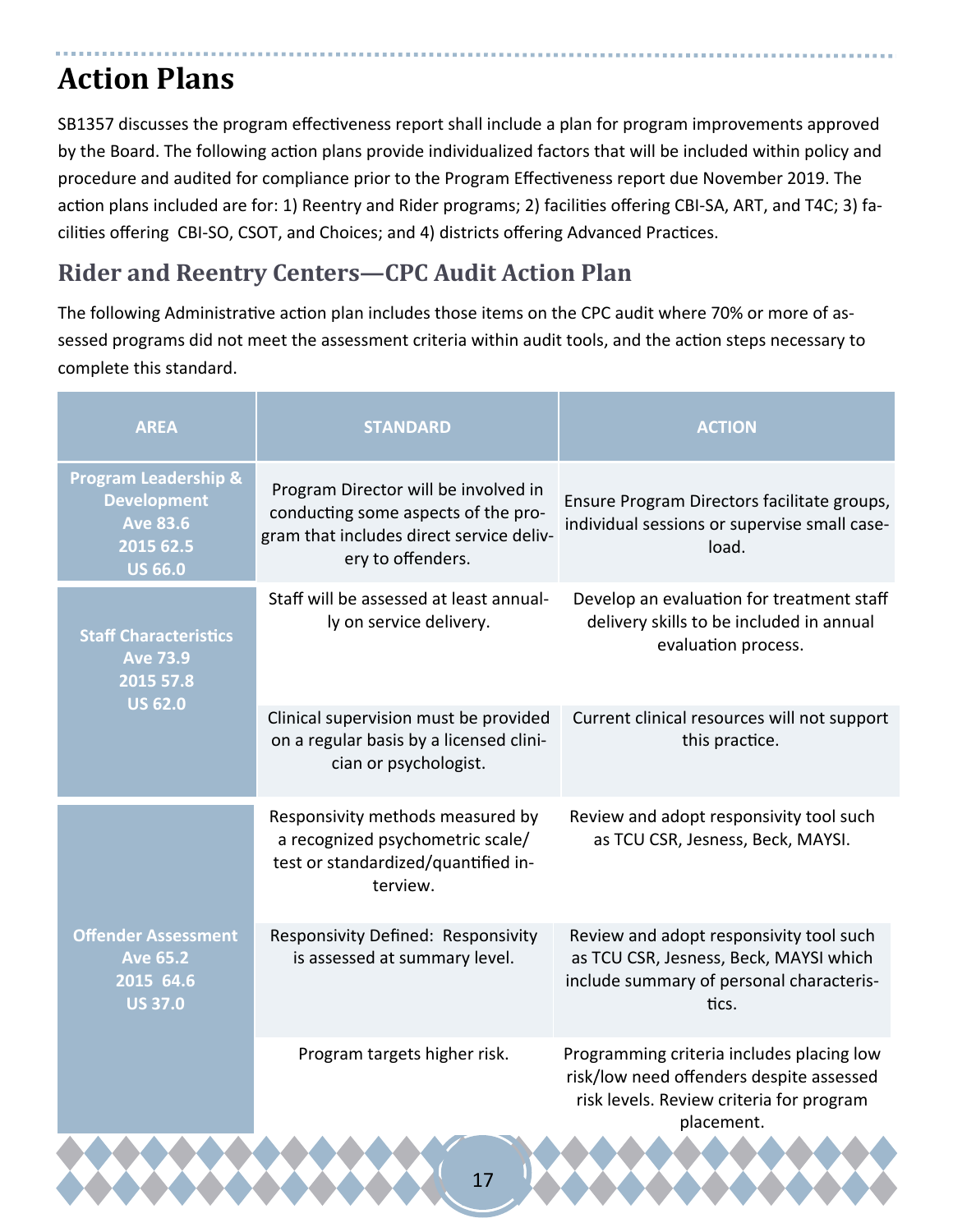#### Action Plan for Reentry and Rider Program Continued

| <b>AREA</b>                                                    | <b>STANDARD</b>                                                                                                        | <b>ACTION</b>                                                                                                                                                             |
|----------------------------------------------------------------|------------------------------------------------------------------------------------------------------------------------|---------------------------------------------------------------------------------------------------------------------------------------------------------------------------|
| <b>Treatment</b><br><b>Characteristics</b><br><b>Ave 65.2%</b> | Match treatment and offender<br>based on responsivity factors.                                                         | Adopt responsivity measurement tool. Ensure<br>offenders are matched to treatment modalities<br>consistent with assessed factors.                                         |
| 2015 36%<br><b>US 31%</b>                                      | their skills, experience, education<br>& training.                                                                     | Match staff and program based on Review and make recommendations for revision<br>of DAR, PSRS & PRS PDQ's and special require-<br>ments for Corrections.                  |
|                                                                | Match staff and offender based on<br>assessed responsivity factors.                                                    | Adopt responsivity measurement tool. Ensure<br>offenders are matched to treatment modalities<br>consistent with assessed factors.                                         |
|                                                                | Ratio favors rewards: Application<br>of rewards should outnumber<br>punishers by 4:1.                                  | Complete literature review of token economies<br>and other existing systems that meet the ratio.<br>Adopt and implement reward system meeting<br>best practice standards. |
|                                                                | Procedure for rewards: Consistent<br>application.                                                                      | Adopt & implement reward system meeting best<br>practice standards. Develop policy and proce-<br>dure manual and audit for consistent use and<br>application.             |
|                                                                | Procedure for punishment: Con-<br>sistent application.                                                                 | In conjunction with reward system, review appli-<br>cation of punishers, train staff and audit for con-<br>sistent use and application.                                   |
|                                                                | Negative effects: Staff should be<br>trained to assess and reduce po-<br>tential negative effects.                     | Train staff to assess, recognize and mitigate po-<br>tential negative effects of punishers.                                                                               |
|                                                                | Completion criteria: There should<br>be clear criteria to outline when<br>the program terminates for each<br>offender. | Adopt a written criteria and include a behavioral<br>assessment instrument, i.e., How I Think, Crimi-<br>nal Sentiment Scale etc.                                         |
|                                                                | Completion rate: Successful com-<br>and 85 percent                                                                     | IDOC completion rates are significantly higher<br>pletion rate should be between 65 than 85%. Review inclusionary and exclusionary<br>criteria for CRC's.                 |

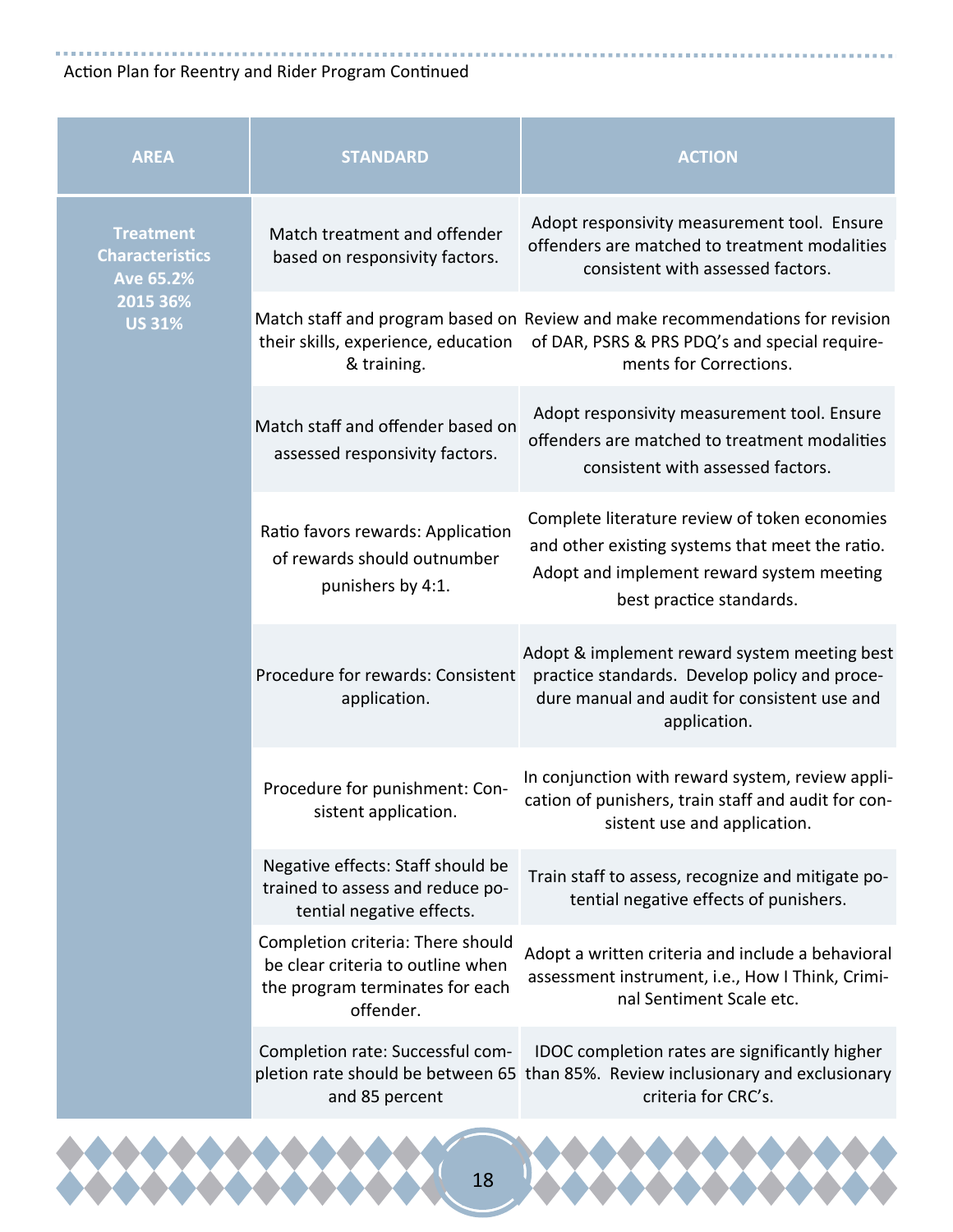#### Action Plan for Reentry and Rider Program Continued

| <b>AREA</b>                                                                  | <b>STANDARD</b>                                                                                                                                                                                                             | <b>ACTION</b>                                                                                                                                                                                                                                                                     |
|------------------------------------------------------------------------------|-----------------------------------------------------------------------------------------------------------------------------------------------------------------------------------------------------------------------------|-----------------------------------------------------------------------------------------------------------------------------------------------------------------------------------------------------------------------------------------------------------------------------------|
| <b>Quality Assurance</b><br><b>Ave 30.4%</b><br>2015 9.8%<br><b>US 23.0%</b> | Internal Quality Assurance: Manage-<br>ment audit system that includes:<br>A) Program Director provides quality<br>assurance audits<br>B) Program Director monitors & pro-<br>vides staff feedback on service deliv-<br>ery | 1. Develop, adopt & implement inter-<br>nal quality assurance tool for use<br>by program directors.<br>2. Develop an evaluation for treatment<br>staff delivery skills to be included in<br>annual evaluation process. (see en-<br>try in Program Leadership & Devel-<br>opment). |
|                                                                              | Offenders Re Assessed: Program should<br>have a periodic, objective, and stand-<br>ardized re-assessment of offenders on<br>meeting target behaviors.                                                                       | Review and adopt Pre/Post tests, or<br>criminal thinking measurement tools<br>such as Criminal Sentiment Scale,<br>URICA, How I Think.                                                                                                                                            |
|                                                                              | Recidivism Tracked: Program specific<br>recidivism tracked.                                                                                                                                                                 | Recidivism tracked per program and<br>per facility.                                                                                                                                                                                                                               |
|                                                                              | Program Evaluation: Has the program<br>undergone a formal evaluation within<br>previous 5 years with a risk control<br>comparison group.                                                                                    | Recidivism tracked with risk-controlled<br>comparison group.                                                                                                                                                                                                                      |
|                                                                              | Program Effective: If a risk controlled<br>evaluation was completed, did it show a<br>reduction in recidivism.                                                                                                              | Reduction in recidivism in pre/post<br>review.                                                                                                                                                                                                                                    |

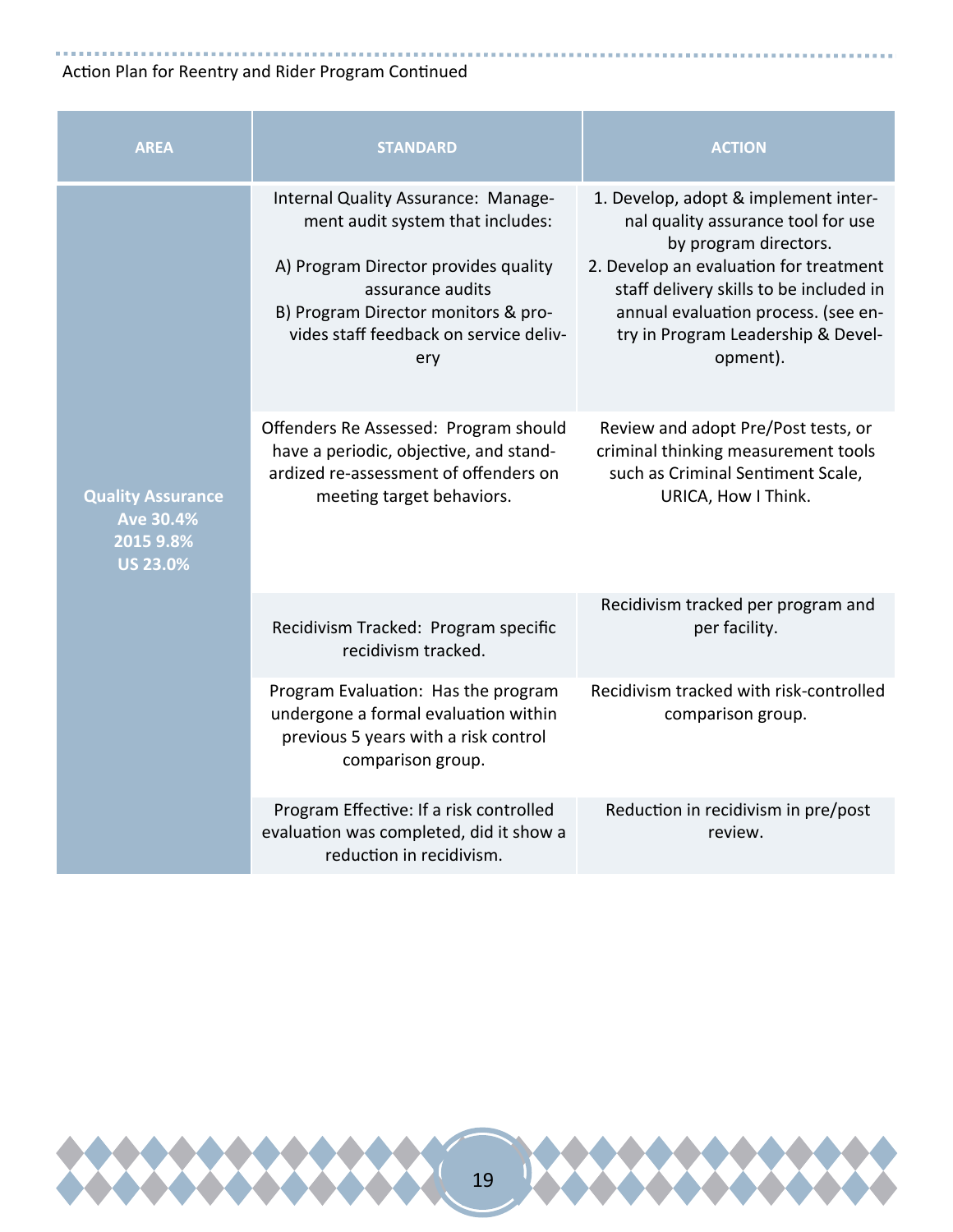## **Action Plan for CPC‐GA: CBI‐SA, ART, T4C, CBI‐S0**

The administrative action plan includes items where 70% or more of assessed programs did not meet assessment criteria. The information is based on CPC GA evaluations completed on 21 open programs including:

- IMSI: CBISA, T4C, ART
- ISCI: CBISA, T4C, ART, CBISO
- SICI: CBISA, T4C, ART
- ICIO: CBISA, T4C, ART, CBISO
- ISCC: CBISA, T4C, ART, CBISO
- PWCC: CBISA, T4C, ART

The IDOC 2017 average total CPC GA score was Very High Adherence to evidence based practices, at 73%.

The national average of CPC GA scores is 42.8%.

| <b>Area</b>                                                                       | <b>Standard</b>                                                                                                                                     | <b>Action</b>                                                                                                                                                                                                        |
|-----------------------------------------------------------------------------------|-----------------------------------------------------------------------------------------------------------------------------------------------------|----------------------------------------------------------------------------------------------------------------------------------------------------------------------------------------------------------------------|
| <b>Program Staff and</b><br><b>Support</b><br><b>Ave 79.6%</b><br><b>US 60.9%</b> | High adherence to EBP                                                                                                                               | None                                                                                                                                                                                                                 |
| <b>Offender</b><br><b>Assessment</b><br><b>Ave 44.4%</b>                          | Responsivity methods measured by a recog-<br>nized psychometric scale/test or standard-<br>ized/quantified interview.                               | Review and adopt responsivity tool such as TCU<br>CSR, Jesness, Beck, MAYSI.                                                                                                                                         |
| <b>US 31.5%</b>                                                                   | Program targets higher risk/need                                                                                                                    | Programming criteria includes placing low risk/<br>low need offenders despite assessed risk levels.<br>Review criteria for program placement                                                                         |
| <b>Treatment</b><br><b>Characteristics</b><br>Ave 86.6%<br><b>US 41.4%</b>        | Procedure for rewards: Consistent applica-<br>tion.                                                                                                 | Adopt & implement reward system meeting<br>best practice standards. Develop policy and<br>procedure manual and audit for consistent use<br>and application.                                                          |
|                                                                                   | Procedure for punishment: Consistent appli-<br>cation.                                                                                              | In conjunction with reward system, review ap-<br>plication of punishers, train staff and audit for<br>consistent use and application. Staff should be<br>trained to assess and reduce potential negative<br>effects. |
| <b>Quality Assurance</b><br><b>Ave 20%</b><br><b>US 25.4%</b>                     | Completion Criteria: There should be clear<br>criteria to outline when the program termi-<br>nates for each offender.                               | Adopt a written criteria and include a behavioral<br>assessment instrument, i.e., How I Think, Crimi-<br>nal Sentiment Scale etc.                                                                                    |
|                                                                                   | Offenders Re-Assessed: Program should<br>have a periodic, objective, and standardized<br>re-assessment of offenders on meeting target<br>behaviors. | Review and adopt Pre/Post tests, or criminal<br>thinking measurement tools such as Criminal<br>Sentiment Scale, URICA, How I Think.                                                                                  |

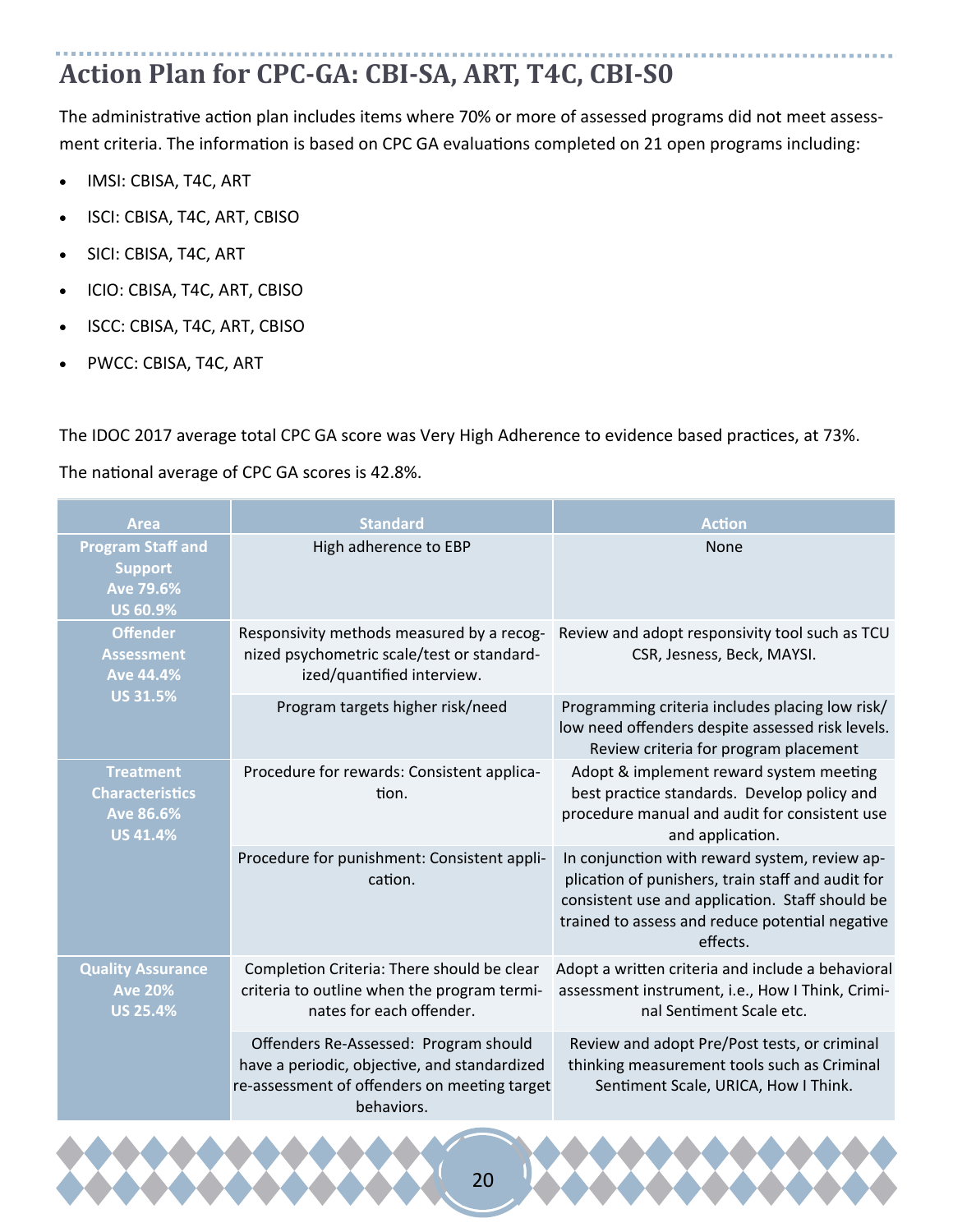### **Action Plan for CPC‐GA Sexual Offending Programs**

The Administrative Action Plan includes items where 70% or more of the assessed programs did not meet assessment criteria. Information is based on CPC GA evaluations completed on 4 open programs including: CSOT (ISCI,ICIO, and ISCC) and Choices (PWCC).

| <b>AREA</b>                                                                       | <b>STANDARD</b>                                                                                                                | <b>ACTION</b>                                                                                                                                                                                                                                                      |
|-----------------------------------------------------------------------------------|--------------------------------------------------------------------------------------------------------------------------------|--------------------------------------------------------------------------------------------------------------------------------------------------------------------------------------------------------------------------------------------------------------------|
| <b>Program Staff and</b><br><b>Support</b><br><b>Ave 80.0%</b><br><b>US 60.9%</b> | PC supervises facilitators                                                                                                     | Program Managers should be involved in providing regular staff<br>meetings observations and review of staff.                                                                                                                                                       |
| <b>Offender</b><br><b>Assessment</b><br><b>Ave 62.5%</b><br><b>US 31.5%</b>       | <b>Responsivity Methods</b><br>measured by a recognized<br>psychometric scale/test or<br>standardized/quantified<br>interview. | Review and adopt responsivity tool such as TCU CSR, Jesness, Beck,<br>MAYSI.                                                                                                                                                                                       |
| <b>Treatment</b><br><b>Characteristics</b><br><b>Ave 43.5%</b><br><b>US 41.4%</b> |                                                                                                                                | Facilitator knowledgeable. Clinical staff did not complete the prerequisite Core facilitation making<br>it difficult to deliver the AP portion with fidelity. Require clinical staff<br>to co-facilitate two full sections of core to gain better understanding of |
|                                                                                   | Group norms established<br>and followed.                                                                                       | Group rules and norms should be developed and posted in the group<br>room for ongoing reference to ensure adherence to expectations.                                                                                                                               |
|                                                                                   | Manual developed and                                                                                                           | While each curriculum has a detailed manual facilitators were not con-                                                                                                                                                                                             |
|                                                                                   | Procedure for Rewards:<br>Consistent application.                                                                              | Adopt & implement reward system meeting best practice standards.<br>Develop policy and procedure manual and audit for consistent use and                                                                                                                           |
|                                                                                   | Procedure for punish-<br>tion                                                                                                  | In conjunction with reward system, review application of punishers,<br>ment: Consistent applica- train staff and audit for consistent use and application. Staff should be<br>trained to assess and reduce potential negative effects.                             |
|                                                                                   | Facilitator models skills<br>and explains benefits.                                                                            | Clinical staff did not complete the prerequisite Core facilitation making<br>it difficult to deliver the AP portion with fidelity. Require clinical staff<br>to co-facilitate two full sections of core to gain better understanding of                            |
|                                                                                   | Skill training/rehearsal<br>with corrective feedback.                                                                          | Clinical staff did not complete the prerequisite Core facilitation making<br>it difficult to deliver the AP portion with fidelity. Require clinical staff<br>to co-facilitate two full sections of core to gain better understanding of                            |
|                                                                                   | Graduated practice with<br>corrective feedback.                                                                                | Clinical staff did not complete the prerequisite Core facilitation making<br>it difficult to deliver AP with fidelity. Require clinical staff to co-<br>facilitate two full sections of core to gain better understanding of cur-                                  |
|                                                                                   | Attempts to replace anti-<br>social w/ prosocial                                                                               | Participants should be taught how to replace antisocial thinking with<br>appropriate prosocial thoughts techniques include cost benefits analy-                                                                                                                    |
|                                                                                   | Risk plans developed and<br>rehearsed.                                                                                         | Participants should routinely be given an opportunity to rehearse risk<br>plans and relapse prevention techniques.                                                                                                                                                 |

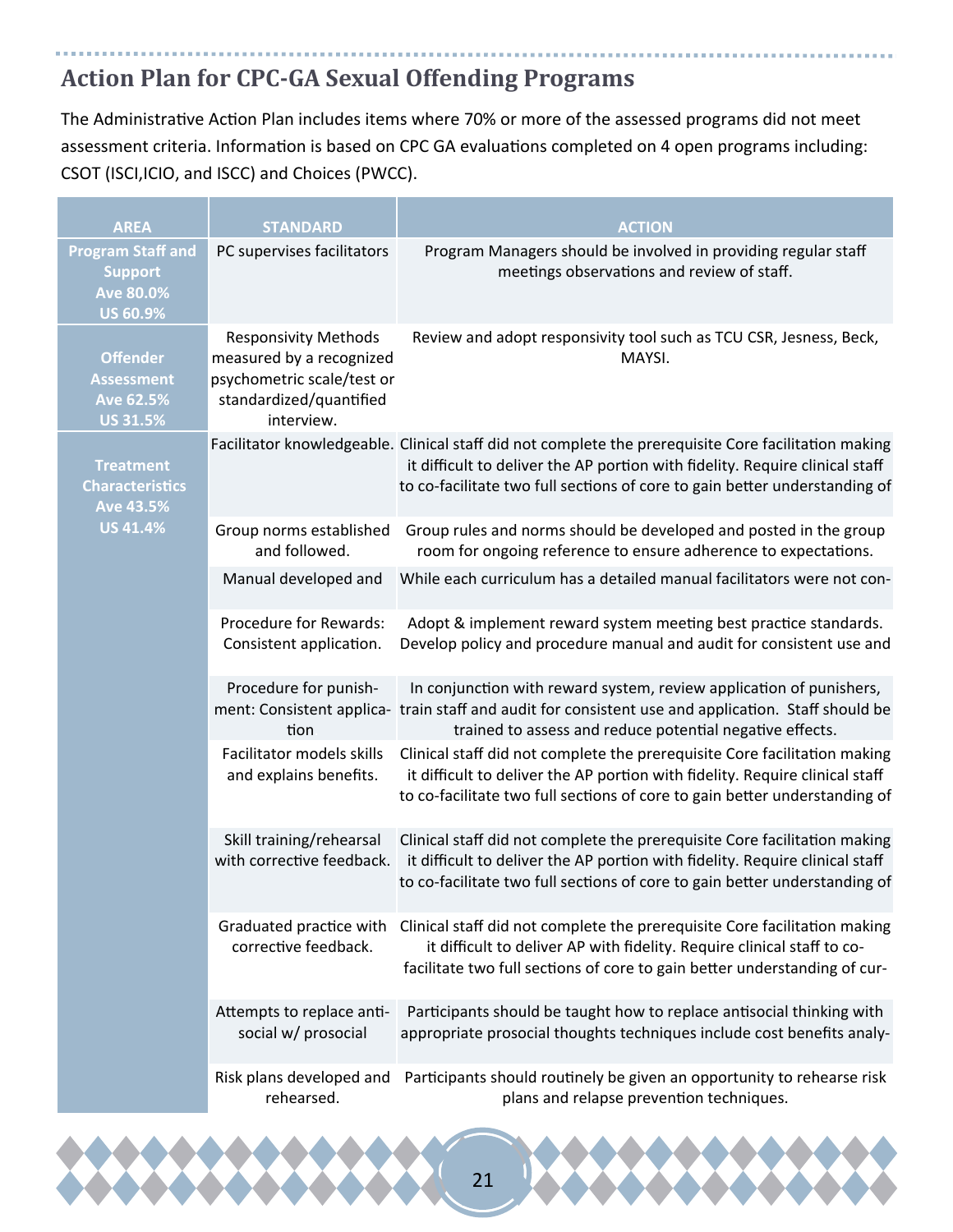### Action Plan for Sexual Offending Program Continued

| <b>AREA</b>                                                   | <b>STANDARD</b>                                                                                                                                       | <b>ACTION</b>                                                                                                                                                                      |
|---------------------------------------------------------------|-------------------------------------------------------------------------------------------------------------------------------------------------------|------------------------------------------------------------------------------------------------------------------------------------------------------------------------------------|
| <b>Quality Assurance</b><br><b>Ave 20%</b><br><b>US 25.4%</b> | Observation of group with feedback.                                                                                                                   | Group facilitators should be regularly observed and evalu-<br>ated with regard to service skills. The Program mangers<br>should observe and provide constructive feedback at mini- |
|                                                               | Participant satisfaction.                                                                                                                             | Develop and implement a participant satisfaction survey.<br>This can include exit survey/interviews, post release sur-                                                             |
|                                                               | Offenders Re Assessed: Program<br>should have a periodic, objective, and<br>standardized re-assessment of offend-<br>ers on meeting target behaviors. | Review and adopt Pre/Posttests, or criminal thinking<br>measurement tools such as Criminal Sentiment Scale,<br>URICA, and How I Think.                                             |
|                                                               | Completion Criteria: There should be<br>clear criteria to outline when the pro-<br>gram terminates for each offender.                                 | Adopt a written criteria and include a behavioral assess-<br>ment instrument, i.e., How I Think, Criminal Sentiment<br>Scale etc.                                                  |

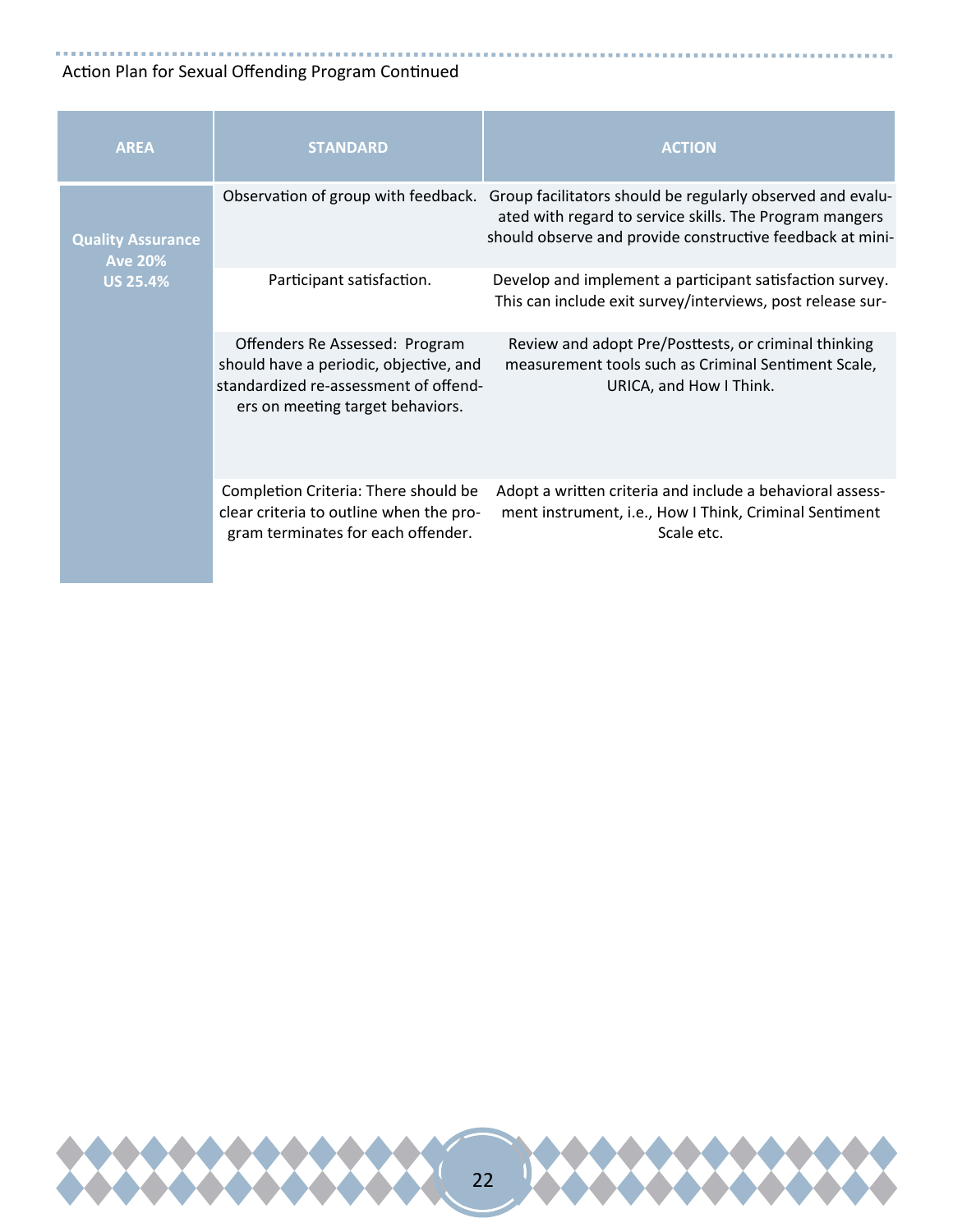### **CPC‐GA for Advanced Practices**

The Administrative Action Plan incudes items where 70% or more of the assessed programs did not meet assessment criteria. Information is based on the CPC GA evaluations completed on Advanced Practices in the 7 Probation and Parole Districts.

| <b>AREA</b>                                                                       | <b>STANDARD</b>                                                                                                                                                          | <b>ACTION</b>                                                                                                                                                                                                                               |
|-----------------------------------------------------------------------------------|--------------------------------------------------------------------------------------------------------------------------------------------------------------------------|---------------------------------------------------------------------------------------------------------------------------------------------------------------------------------------------------------------------------------------------|
| <b>Program Staff and</b><br><b>Support</b><br><b>Ave 65.7%</b><br><b>US 60.9%</b> | Facilitator trained and on-going training.<br>The requirement for AP facilitation is that<br>the facilitator completed 2 full sections<br>prior to their first AP group. | District staff did not complete the prerequisite Core<br>facilitation making it difficult to deliver AP with fidelity.<br>Require district staff to co-facilitate two full sections to<br>gain better understanding of curriculum delivery. |
|                                                                                   | Ethical guidelines for facilitator                                                                                                                                       | Written guidelines specific to treatment staff that spell                                                                                                                                                                                   |
| <b>Offender</b><br><b>Assessment</b><br>Ave 33.3%<br><b>US 31.5%</b>              | Exclusionary criteria followed and clients                                                                                                                               | Develop and publish exclusionary/inclusionary criteria                                                                                                                                                                                      |
|                                                                                   | Responsivity Methods measured by a rec-<br>ognized psychometric scale/test or stand-<br>ardized/quantified interview.                                                    | Review and adopt responsivity tool such as TCU CSR,<br>Jesness, Beck, MAYSI.                                                                                                                                                                |
|                                                                                   | Program Targets Higher Risk/Need                                                                                                                                         | Programming criteria includes placing low risk/low<br>need offenders despite assessed risk levels. Review                                                                                                                                   |
| <b>Treatment</b><br><b>Characteristics</b><br><b>Ave 58.2%</b><br><b>US 41.4%</b> | Facilitator knowledgeable.                                                                                                                                               | District staff did not complete the prerequisite Core<br>facilitation making it difficult to deliver AP with fidelity.<br>Require district staff to co-facilitate two full sections to                                                      |
|                                                                                   | Manual developed and followed.                                                                                                                                           | While there is a manual for AP it was not constantly                                                                                                                                                                                        |
|                                                                                   | Group size.                                                                                                                                                              | Group size should not exceed ten offenders with one                                                                                                                                                                                         |
|                                                                                   | Procedure for rewards: Consistent appli-<br>cation.                                                                                                                      | Adopt & implement reward system meeting best prac-<br>tice standards. Develop policy and procedure manual                                                                                                                                   |
|                                                                                   | Procedure for punishment: Consistent<br>application.                                                                                                                     | In conjunction with reward system, review application<br>of punishers, train staff and audit for consistent use<br>and application. Staff should be trained to assess and                                                                   |
|                                                                                   | Facilitator models skills and explains bene-<br>fits.                                                                                                                    | District staff did not complete the prerequisite Core<br>facilitation making it difficult to deliver AP with fidelity.<br>Require district staff to co-facilitate two full sections to                                                      |
|                                                                                   | Skill training/rehearsal with corrective<br>feedback.                                                                                                                    | District staff did not complete the prerequisite Core<br>facilitation making it difficult to deliver AP with fidelity.<br>Require district staff to co-facilitate two full sections to                                                      |
|                                                                                   | Graduated practice with corrective feed-<br>back.                                                                                                                        | District staff did not complete the prerequisite Core<br>facilitation making it difficult to deliver AP with fidelity.<br>Require district staff to co-facilitate two full sections to                                                      |
|                                                                                   |                                                                                                                                                                          |                                                                                                                                                                                                                                             |